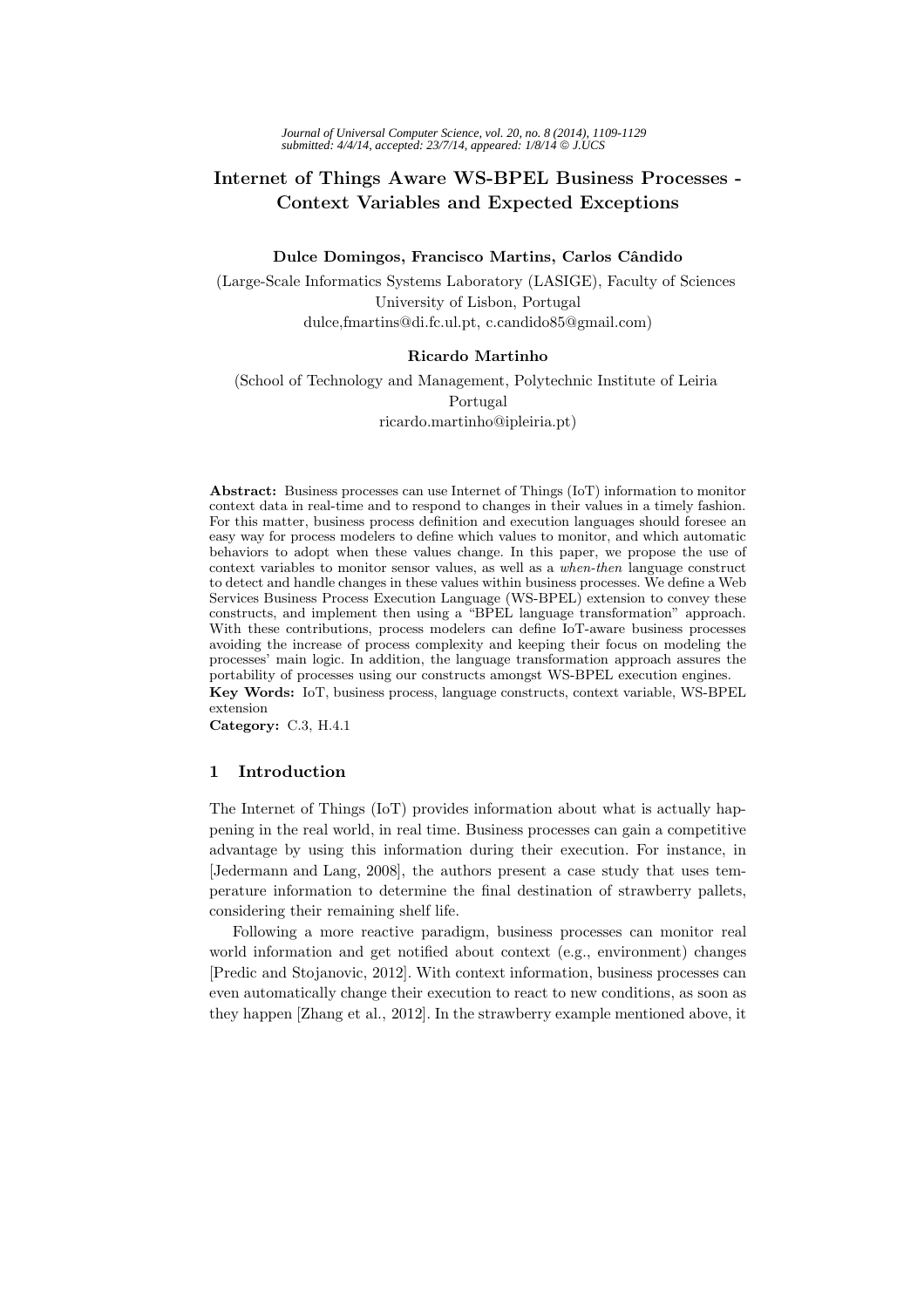would be possible to define a logistics business process to automatically change the delivery route or the destination if the strawberry temperature rises above a threshold during delivery.

To facilitate the access to IoT information and functionalities, recent works expose them as web services that can be implemented directly in the sensor devices or in a middleware layer [Zeng et al., 2011]. The service-oriented approach has the advantage of enhancing interoperability and of encapsulating heterogeneity and specificities of sensor devices, such as communication protocols.

The *web services business process execution language* [OASIS, 2007] (WS-BPEL) is the *de facto* standard language for defining processes through orchestration of web services. Using web services, sensor information can be easily integrated into processes via a synchronous request/reply paradigm.

However, if processes need updated information about environment changes, modelers have to include ad hoc operations to the process definition to handle such requirements. For instance, to obtain sensor information periodically, modelers need to explicitly program this (often cumbersome) behavior, deviating their modeling focus from the main process logic. Moreover, WS-BPEL lacks a native mechanism to monitor variable changes, so it makes it difficult to define processes that react to environment changes. Current approaches extend WS-BPEL with context variables that are automatically aware of changes to sensorreported values. They also accommodate new language constructs to handle expected exceptions. However, these approaches implement WS-BPEL extensions by changing the WS-BPEL engine behavior, preventing process portability.

The work we present in this paper simplify the use of updated sensor context information in business processes and enhance process reactivity. We define a WS-BPEL extension with context variables that can be updated automatically. We achieve this either through the synchronous request/reply paradigm using the WS-ResourceProperties standard [OASIS, 2006b], or via the asynchronous publish/subscribe paradigm using the WS-Notifications standard [OASIS, 2006a]. Our extension also proposes a *when-then* new construct to handle expected exceptions. We realize this extension following a language transformation approach, fully compliant with any WS-BPEL engine.

The paper is organized as follows: the next section presents an overview of WS-BPEL and Section 3 describes a motivating scenario. Section 4 discusses related work. In Sections 5 and 6 we define our WS-BPEL extension and its implementation, respectively. To evaluate our approach we developed a prototype and use business process metrics as described in Section 7. Finally, Section 8 concludes the paper and presents future work.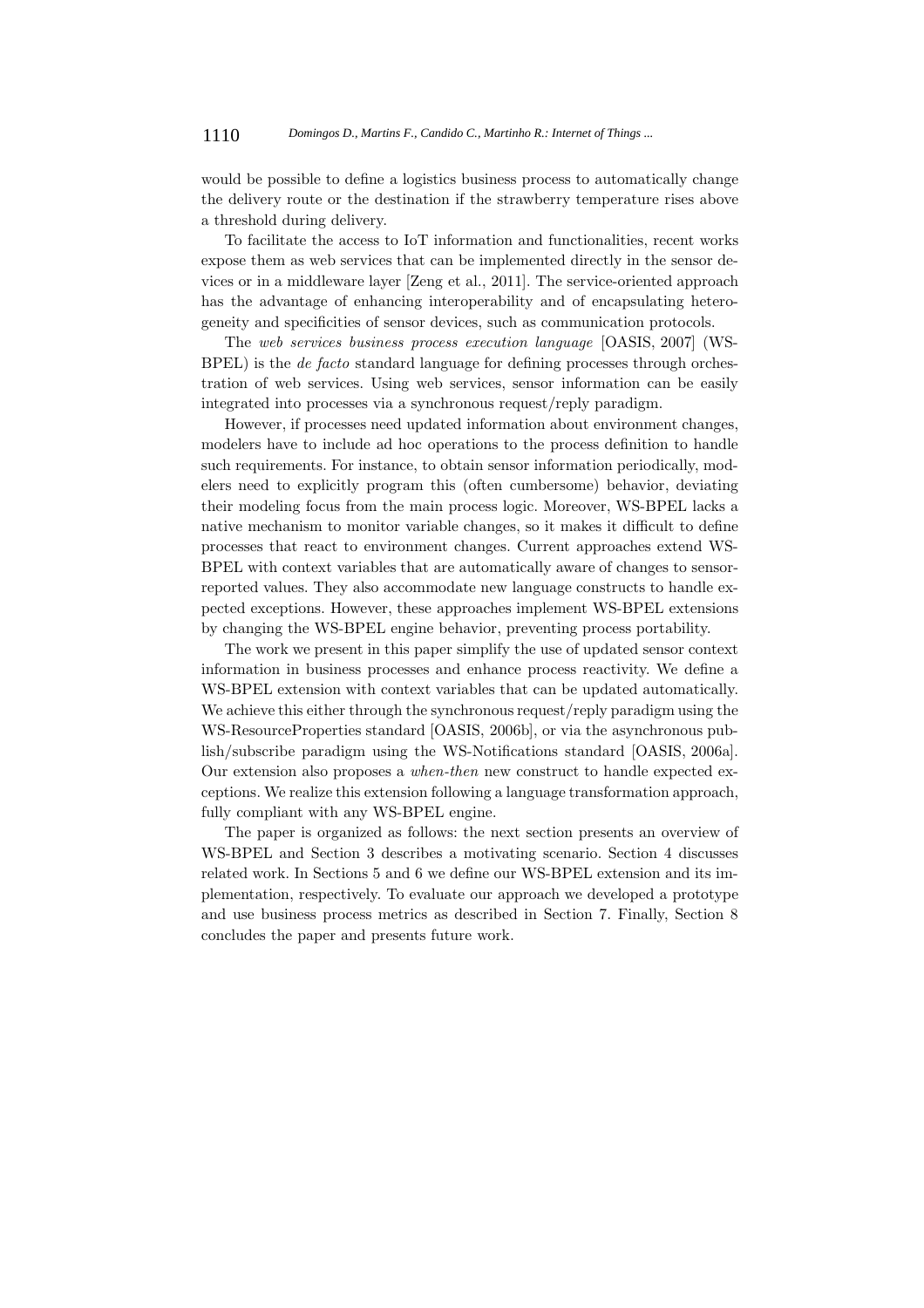#### **2 Overview of WS-BPEL**

The Web Services Business Process Execution Language (WS-BPEL) is the OA-SIS standard executable language for defining business processes through web service orchestrations [OASIS, 2007]. A business process definition includes two elements: a WSDL file that describes the business process functionalities (web services) with their message data structures, service addresses, among others, and a WS-BPEL file that defines the business process logic.

WS-BPEL includes different types of activities, such as flow control activities (*If, While, Pick, Flow*), communication activities (*Receive, Reply, Invoke*), assign value activities (*Assign*), fault handlers (*Throw, Rethrow*), to name a few. We can declare process variables of any primitive or complex types (a composition of primitive or complex types), and of message types. Message variables are used almost exclusively in communication activities. Variables can be global or local, if declared within a *Scope*.

Processes in WS-BPEL export and import functionalities by using web services. Web services are modeled as *partnerLinks*, characterized by a *partnerLink-Type*, which is defined in the WSDL definition. A *partnerLinkType* specifies the role and the type of a partner. An input communication activity is associated with the process's *MyRole* and an output communication activity is associated with the partner's *PartnerRole*.

In order to distinguish process instances, WS-BPEL provides the *correlation* mechanism. A *correlationSet* is defined by (1) the rule set (one per message type) that determines the message fields used to identify an instance; and (2) the primitive data type that will be used. The *correlationSet* is associated with communication activities. Each *correlationSet* can be initialized once and, if we use it in an *Invoke* activity, we have to define when the *Correlation* is established: on the sending operation, upon response, or on both. The *CorrelationSets* property defines, through XPATH, the message elements that identify uniquely each conversation (i.e., each process instance).

The WS-BPEL standard foresees native extension mechanisms by allowing namespace qualified attributes to appear in any WS-BPEL element, and by allowing elements from other namespaces to appear within WS-BPEL defined elements. In addition, WS-BPEL provides two explicit extension constructs: *extensionAssignOperation* and *extensionActivity*. All extensions used in a process must be declared; this is made by inserting the namespaces associated with the extensions into the *Extensions* construct language, along with the *MustUnderstand* attribute (values *yes* or *no*), which states whether the process execution engine has to support the extension.

There are two different options to realize an extension [Kopp et al., 2011] within WS-BPEL. The first one addresses a "WS-BPEL Language Transformation", where extension constructs are translated into standard WS-BPEL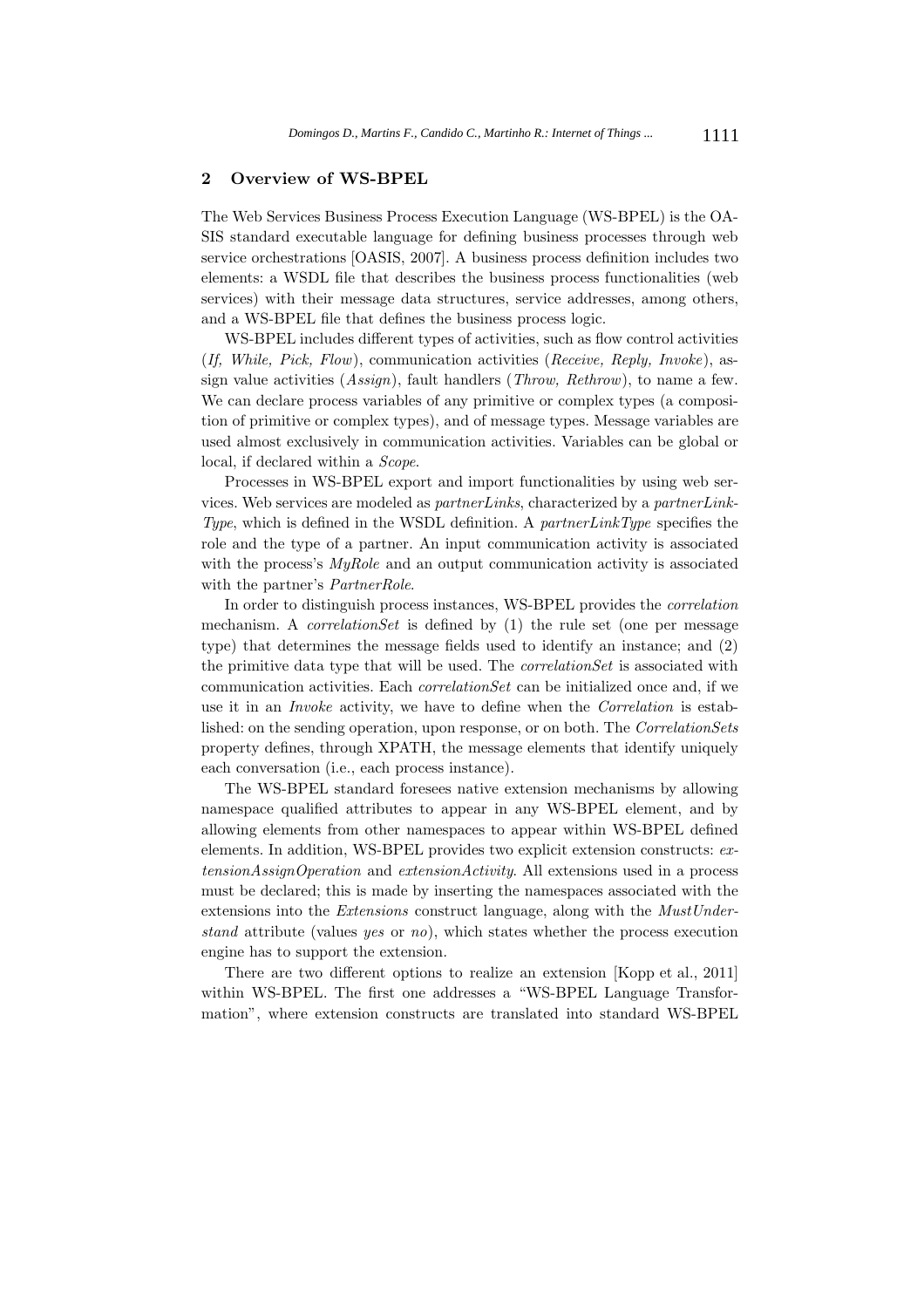

**Figure 1:** Use case scenario with repeated sensor values checking

constructs. The generated standard WS-BPEL code can be deployed on a process execution engine that ignores the extension. This option is only feasible if new constructs are expressible with a set of standard constructs. The second extension option goes for the "WS-BPEL runtime engine", where the extension is realized by changing the process execution engine in order to support the additional functionalities.

# **3 Use case scenario**

As a motivating scenario, we present a typical use case of perishable goods transportation, such as strawberries. A distribution company receives client orders and performs the transportation of goods. During transportation, the company monitors the temperature and the humidity of the goods with sensors. If these values change in such a way that it represents a threat to the good's quality, the company can, for instance, change the route to a faster one or change the delivery destination to a closer client. To achieve this behavior using WS-BPEL, process instances have to repeatedly get and check sensor values, as sketched in Figure 1. In this example, process instances interact with both sensors using the synchronous request/reply paradigm.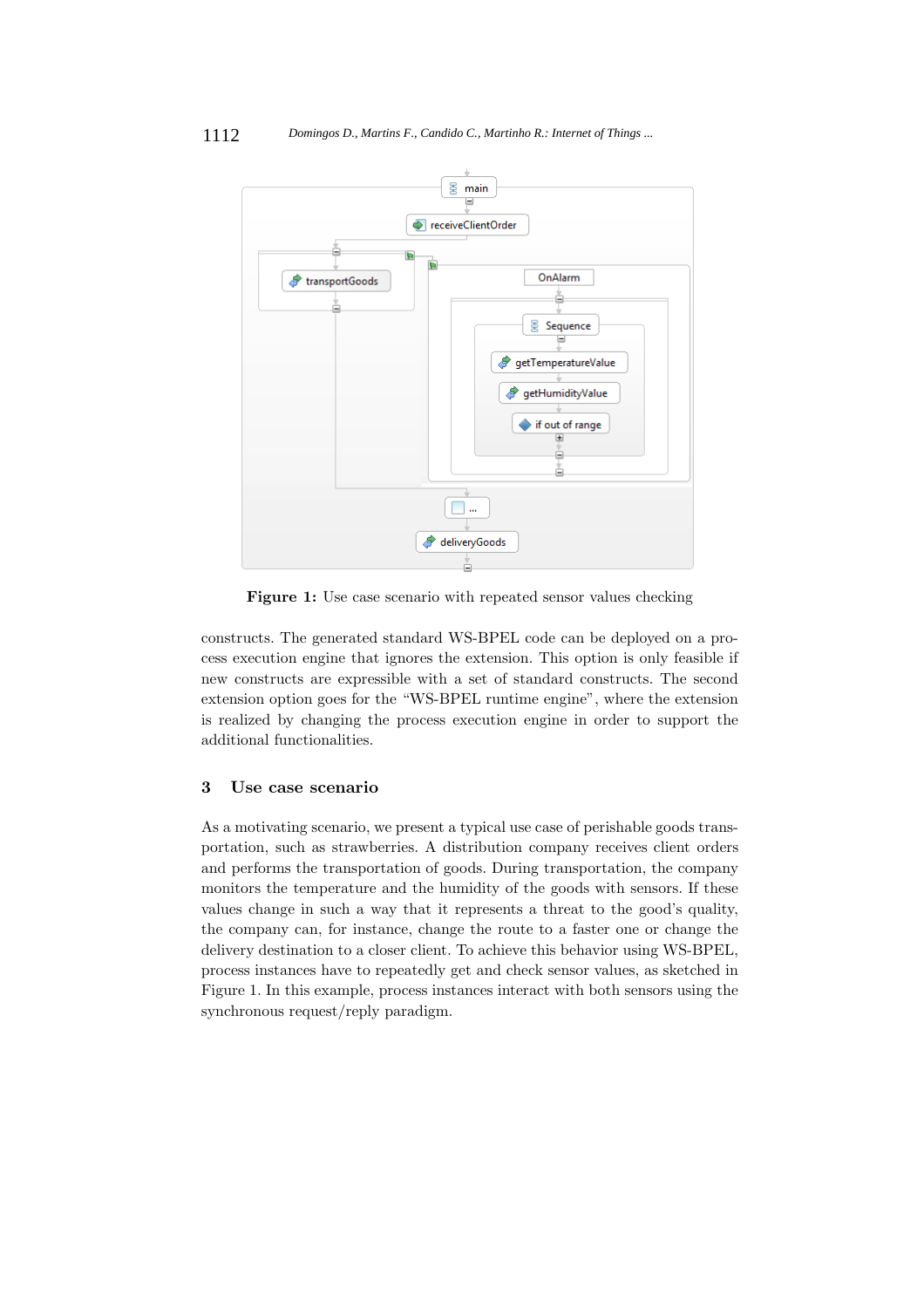

**Figure 2:** Use case scenario with publish/subscribe sensor interaction

However, this interaction can be improved in case sensors make available an asynchronous publish/subscribe interface that notifies process instances only when a value change occurs. To receive sensor notifications, processes have to previously subscribe them. If, in our use case scenario, we replace the request/reply paradigm by the publish/subscribe paradigm, when process instances receive, for example, a notification from the temperature sensor, they need to keep track of previous humidity values in order to evaluate expressions that depend on both readings (*e.g.*, an *if* guard). In summary, the modeler needs to include additional operations to subscribe temperature and humidity values, to receive sensors notifications, and to keep an history of their previous values, as illustrated in Figure 2. Indeed, this additional behavior scatters process definitions with new operations, increases process size and complexity, and diverts the attention of the process engineer from the main business process logic.

# **4 Related Work**

Current IoT technology exposes physical objects information and functionalities as web services [Zeng et al., 2011]. Web services encapsulate heterogeneity and specificities of physical objects and are well suited to the modeling languages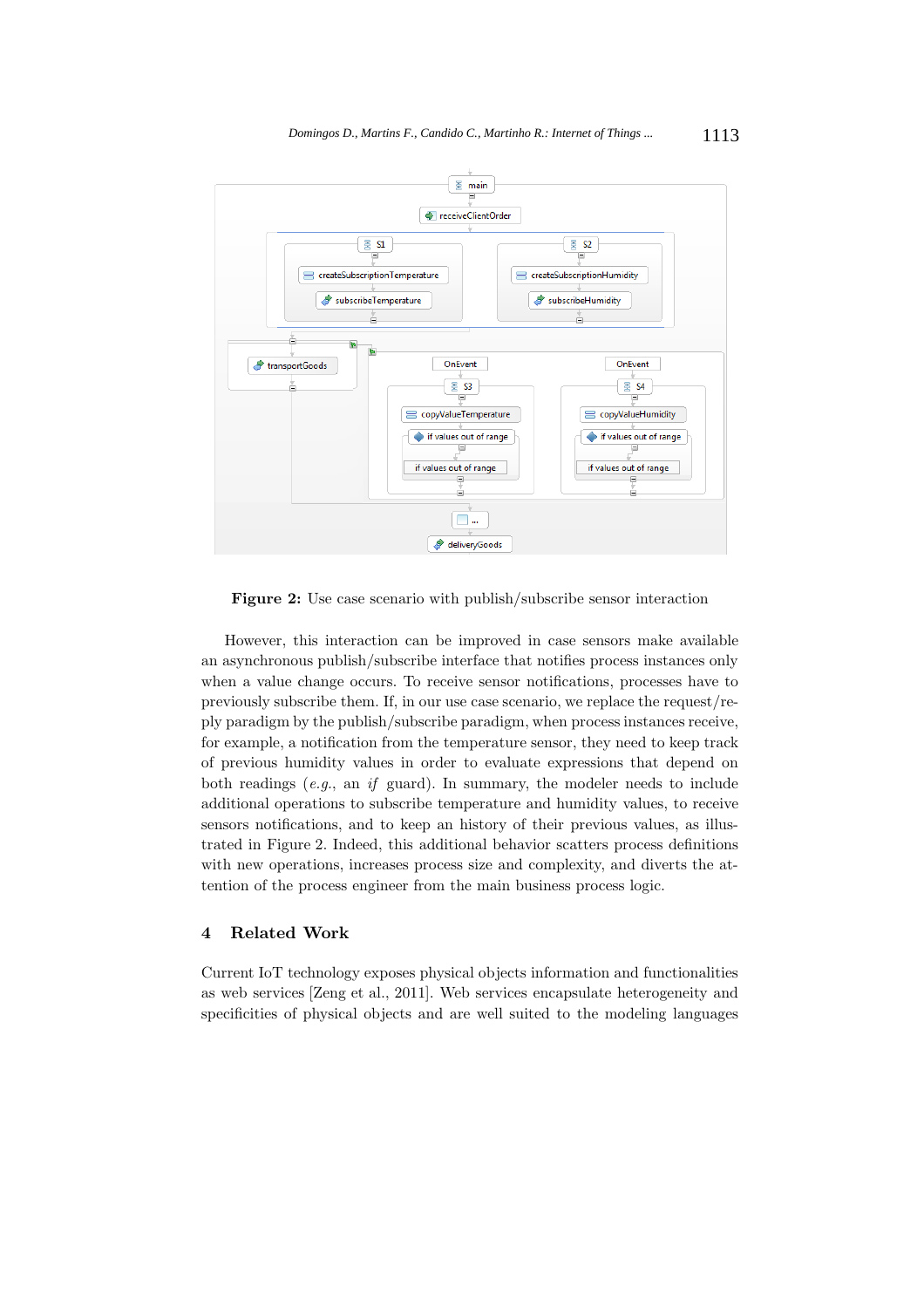that define business processes as service orchestrations, such as Business Process Model and Notation (BPMN) [OMG, 2011] and WS-BPEL.

Traditionally, context information is obtained according to a synchronous request/response paradigm, and business processes use it in predefined points. They use context information to: (1) determine the services that compose processes [Yu and Su, 2009]; (2) choose between multiple implementations for a specific service [Ranganathan and McFaddin, 2004]; or (3) determine whether a service should participate in future compositions [Karastoyanova et al., 2005].

Following a domain-specific language approach, some authors propose the explicit integration of IoT concepts into business process models. In [George, 2008, George and Ward, 2008, Domingos et al., 2013], the authors extend WS-BPEL with context variables. George and Ward define context as an environment state, external to the process, whose value can change independently of the process lifecycle, and can influence process execution. In [Meyer et al., 2013, Meyer et al., 2012], the authors extend BPMN with seven new modeling concepts (*IoT Activity, Sensing Activity, Process Resources, Physical Entity, Real World Data Object/Store, Mobility Aspect, and IoT Process Ratios*). In particular, a *Real World Data Object* represents a temporarily stored data object of a running process instance, which was generated by an *IoT Device*, while a *Real World Data Store* represents persistent data.

In addition, we can find in the literature some works that automatically synchronize context variable values with sensor information. They differ in the interaction paradigm they use to communicate with sensors (synchronous request/reply or asynchronous publish/subscribe) and in the way they realize the WS-BPEL extension: by using a "WS-BPEL Language Transformation" or a "WS-BPEL runtime extension" [Kopp et al., 2011].

In [George, 2008, George and Ward, 2008], the authors propose the first IoT domain specific WS-BPEL extension with context variables. They use WS-BPEL language extension mechanisms by adding extension attributes to the standard variable construct. These variables are updated using the publish/subscribe paradigm following the WS-Notification standard. The authors realize their extension by changing the ActiveBPEL 4.1 engine [Informatica, 2014]. When a process uses a context variable with an *invoke* activity, the engine performs the *subscribe* operation and becomes responsible for updating the variable when it receives notifications. They also use the Apache Muse tool [Apache Muse, 2014] to handle subscription and notification operations and to distinguish process instances. Despite this approach reduces the modeling effort, process definitions must explicitly contain the *invoke* operation with the variable to trigger the subscription operation. In addition, the portability of the extension is limited both because it is a runtime extension and it depends on the Apache Muse tool.

To explicitly model context influence on workflows, in [Wieland et al., 2007],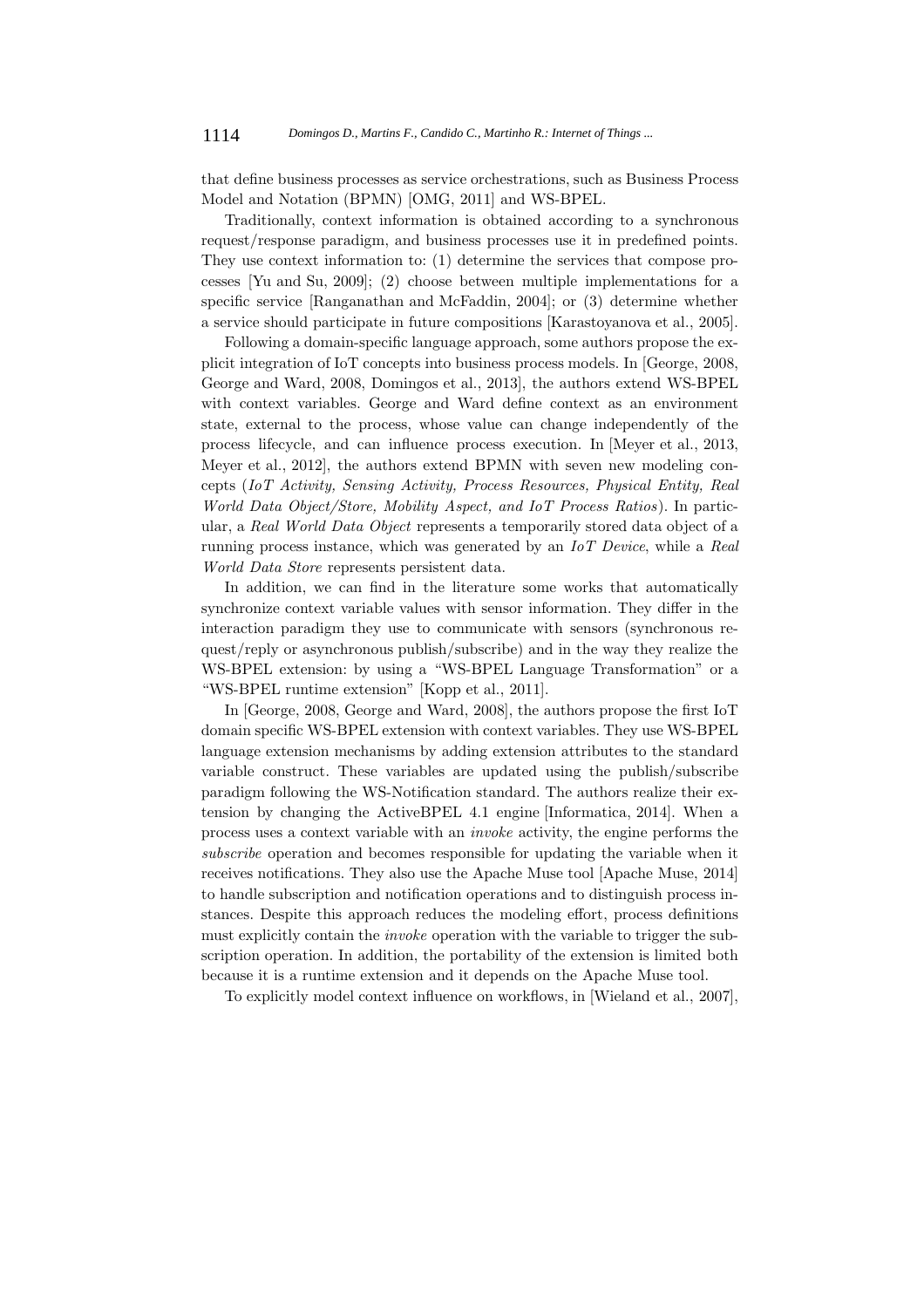the authors propose Context4BPEL, a domain generic WS-BPEL extension defined according to the WS-BPEL extension mechanisms. This extension includes features to: (1) manage context events to allow the asynchronous reception of events; (2) query context data; and (3) evaluate transition conditions based on context data. Context4BPEL is also implemented as a runtime extension and consequently needs adaptations to the process execution engine. Moreover, the context information management depends on the Nexus platform.

In [Wieland et al., 2009], the authors propose a WS-BPEL extension that includes reference variables, a concept similar to context variables. With this kind of variables, services can exchange pointers to variables instead of their values. Pointers are represented with EndPoint References (EPR). According to the value of an attribute of the extension, references are evaluated (1) upon activation of a WS-BPEL's *scope* element; (2) before variables are used; (3) periodically; or (4) through an event sent from an external service. This extension is realized as a language transformation approach, replacing references with WS-BPEL variables, inserting links to partners and interaction activities. Reference evaluation depends on the Reference Resolution Service (RRS), a specific service of the platform the authors propose.

Krizevnik and Juric [Krizevnik and Juric, 2012] extend WS-BPEL with databound variables, which are automatically synchronized. They use Data Access Services as data providers and implement their prototype as an extension of the ActiveBPEL engine.

In [Domingos et al., 2013], we present our first approach to an IoT-aware WS-BPEL extension with context variables. We realize it using a language transformation approach and a publish/subscribe paradigm to interact with sensors.

Mateo, Valero, Díaz [Mateo et al., 2012] formalize a fragment of WS-BPEL together with Web Services Resource Framework (WSRF) to incorporate distributed resources into WS-BPEL. They provide an operational semantics (by means of a label transition system) for their proposed language, which constitutes an alternative approach to extend WS-BPEL in a formal way.

Business processes also need to handle exceptions to react to new conditions, as soon as they happen. Unexpected exceptions require user intervention in order to change a process instance, or even to change the process definition and, in some situations, its running instances. Reichert and Rinderle address the problem of how these changes can be realized in a correct and consistent manner in WS-BPEL [Reichert and Rinderle, 2006].

Expected exceptions refer to predictable deviations from normal behavior of the process. These deviations can be addressed directly by adding alternative flow paths. WS-BPEL has some constructs with this purpose: *Throw*, *Catch*, and *Rethrow*. As in the Java language, within its normal flow, processes can launch exceptions using the *Throw* constructor. With the *Catch* construct, modelers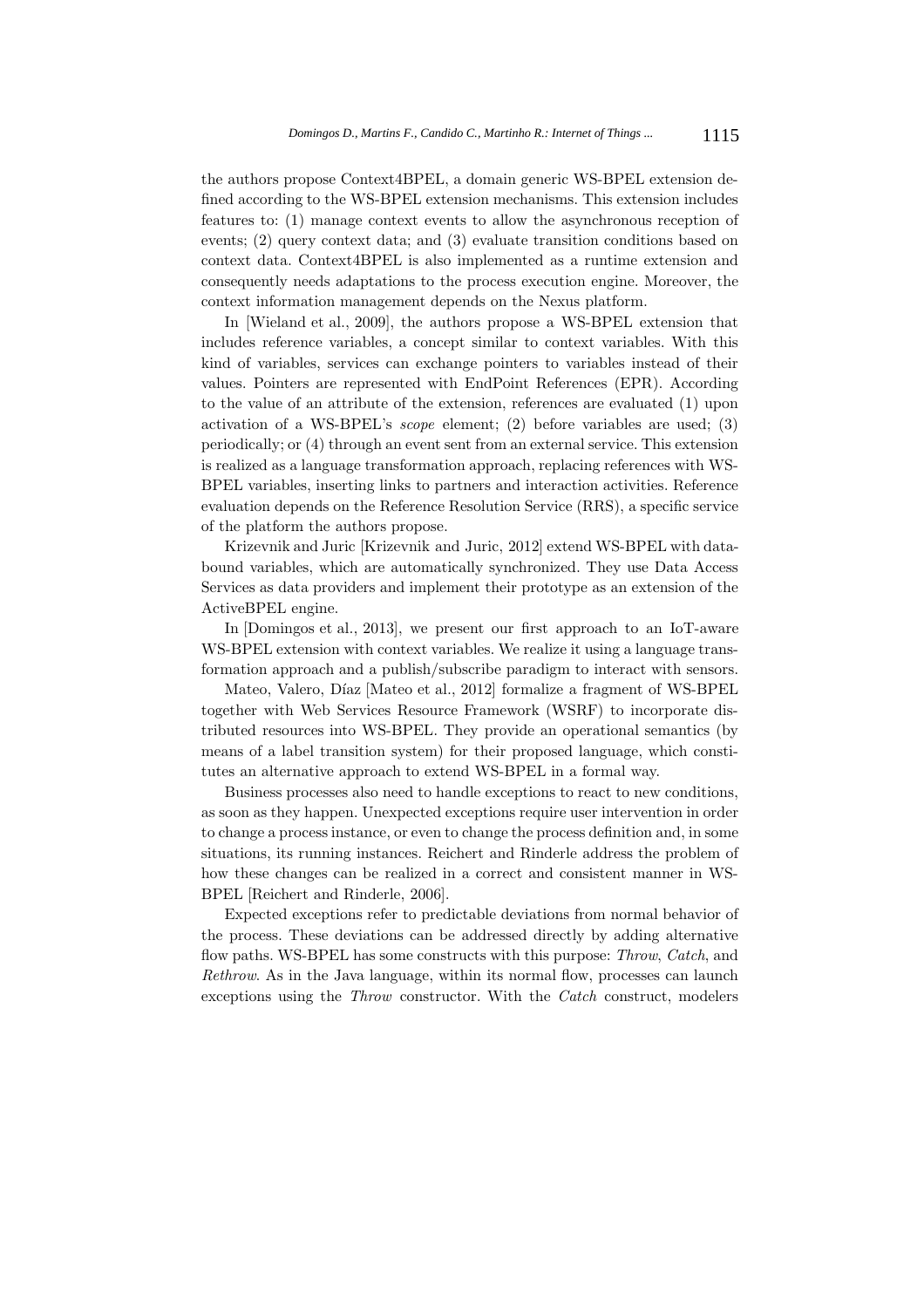define alternative flows to handle them. As the *Throw* construct is synchronous, if the modeler wants to monitor the value of a variable, she has to add process operations to periodically check it.

In the workflow domain, Event-Condition-Action (ECA) statements are used to define the conditions to be monitored and the activities to be performed to handle them [Casati et al., 1999]. For WS-BPEL, these statements are provided by following two distinct approaches. The first one includes additional constructs to the language. George and Ward add the *conditionWithTimeout* construct to the WS-BPEL [George and Ward, 2008], while Domingos et al. propose the *when* construct [Domingos et al., 2013]. George and Ward realize a runtime extension, while Domingos et al. propose their first step to realize a WS-BPEL language transformation, still using however, the *listeners* of the Apache ODE [Apache ODE, 2014] to detect variable values modifications. The other approach specifies exceptional behavior with rule-based languages. Liu et al. support ECA rules in WS-BPEL [Liu et al., 2007]. Zeng et al. propose a similar approach to separate normal behavior from exceptional behavior [Zeng et al., 2005].

In this work we define a WS-BPEL extension with context variables that can be automatically updated by using the synchronous request/reply paradigm or the asynchronous publish/subscribe paradigm. This extension also includes the *when-then* construct to handle expected exceptions. Unlike previous approaches, we realize this extension following a WS-BPEL language transformation process. This way, this extension is fully compliant with any WS-BPEL engine.

# **5 IoT WS-BPEL extension definition**

Business processes can gain competitive advantage by using updated information about real-world context that, for instance, can be provided by sensors. However, with current business process modeling languages, to get, maintain, and monitor this information, process modelers have to include several additional activities to interact with sensors and to monitor their values.

The extension we propose includes two additional language constructs to facilitate the use of context information within business processes: (1) *context variables* to capture and to maintain sensor values automatically; and (2) a *whenthen* construct that monitors sensor data changes and specifies how processes react to exceptional conditions.

Our extension builds on top of standard WS-BPEL extension mechanisms. Its alias is *iotx* and we declare the *mustUnderstand* element set to *no*, as execution engines do not need to understand this extension, since it is a language transformation extension as illustrated in Listing 1 (see details in Section 6).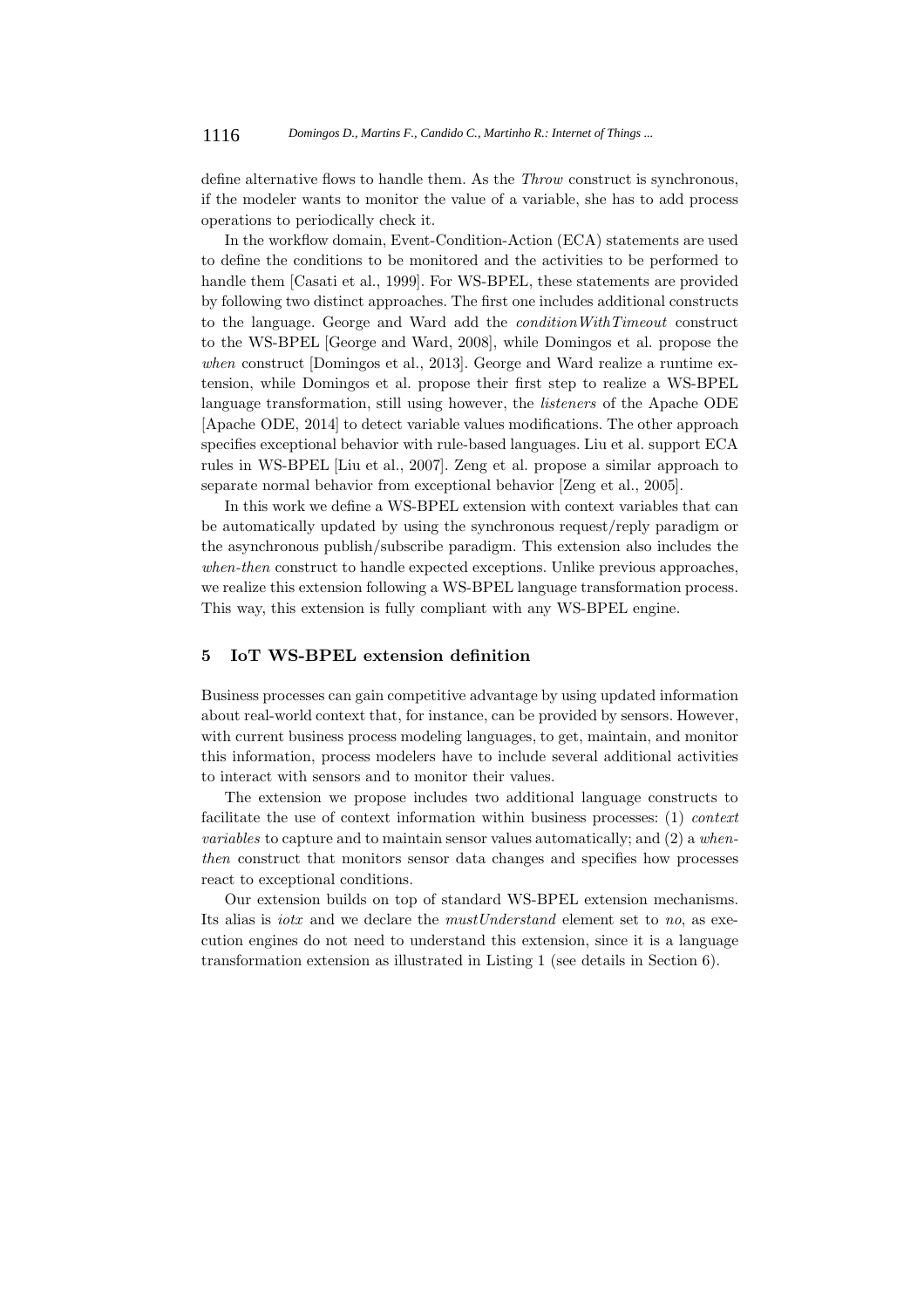```
xmlns:iotx="http://bpel.iot.extensions"
<bpel:extensions>
  <bpel:extension namespace="http://bpel.iot.extensions" mustUnderstand="no"/>
</bpel:extensions>
```
**Listing 1:** Declaration of the extension and its namespace

```
<variable name="BPELVariableName"
  iotx:comunicationType="request/response"
iotx:sourceEPR="URL"
 iotx:resourceProperty="ResourceName"
 iotx:refreshTime="Time"
</variable>
```
**Listing 2:** Context Variable extension syntax for request/reply interaction

## **5.1 Context variable definition**

Context variables simplify the access to context information within WS-BPEL processes. We use the existent WS-BPEL *variable* construct to keep sensor values, and extend it with new attributes to automatically update their values. This way, process modelers use the same language construct when declaring context variables, and only have to complement the information regarding the original *variable* construct.

We support two interaction mechanisms to automatically update variable's values. The first one updates the variable periodically using a synchronous request/reply interaction and following the *WS-ResourceProperties* standard. The second uses an asynchronous publish/subscribe interaction according to the *WS-Notifications* standard. Attribute *communicationType* stores this interaction type used to update the variable, namely request/response or publish/subscribe. For the sake of simplicity, we present additional attributes for each type of interaction in two different Listings (Listing 2 and Listing 3).

The synchronous request/reply type of interaction needs additional attributes to establish the communication according to the *WS-ResourceProperties* standard: the web service that provides the sensor information, the resource property element, and the *refreshTime* that defines the update frequency of the variable.

For the asynchronous publish/subscribe interaction, the new attributes represent the information needed to establish the subscribe operation according to the WS-Notifications standard: the web service that provides the subscribe operation and the subscription topic.

Listing 4 illustrates the definition of the two context variables of our use case scenario. The *humidityVar* variable is updated synchronously each five minutes, while the *temperature Var* variable is updated when the temperature changes are triggered by sensor notifications.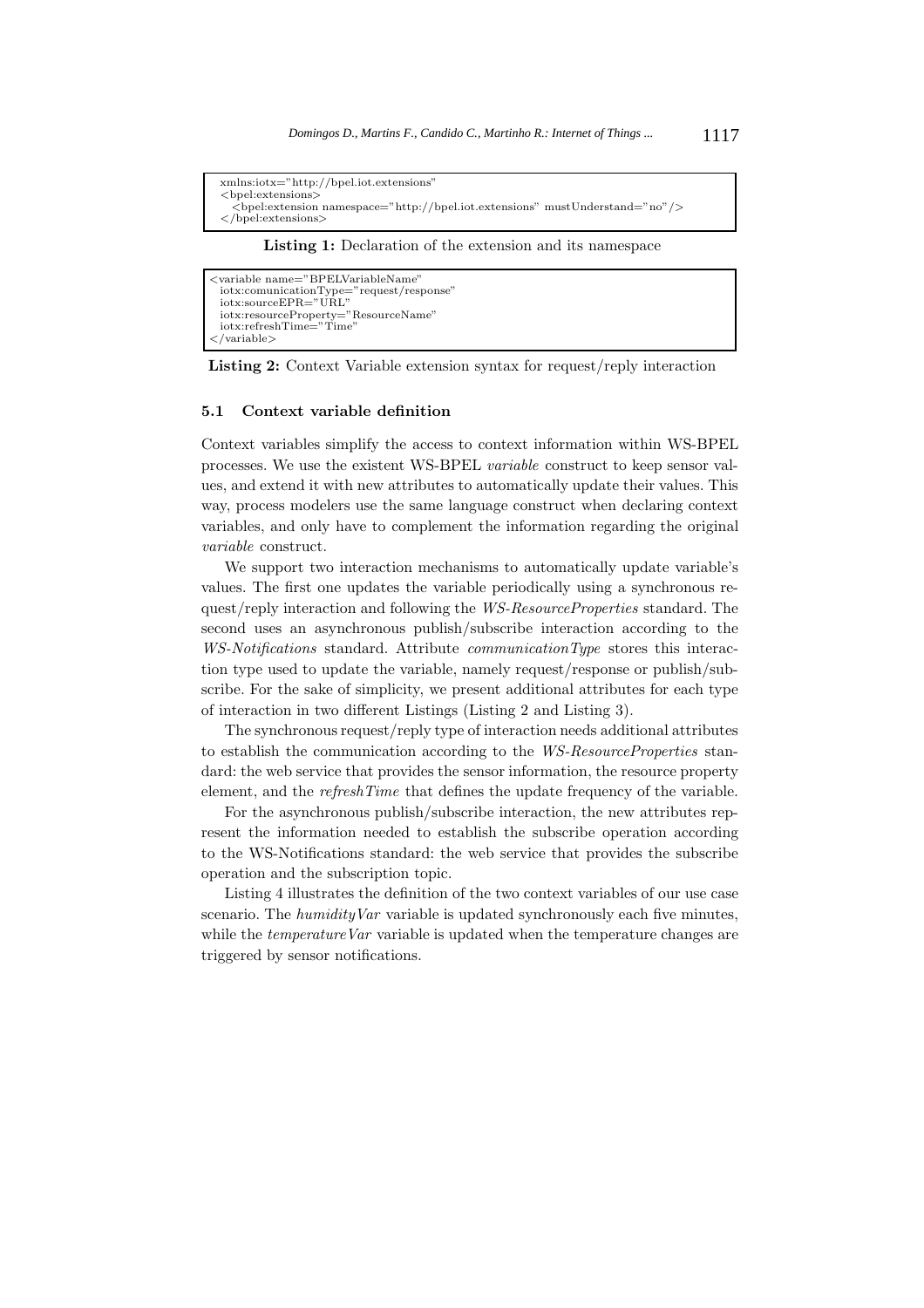```
<variable name="BPELVariableName"
cc iotx:comunicationType="publish/subscribe"
iotx:publisherEPR="URL"
  iotx:topic="Topic" ?
</variable>
```
**Listing 3:** Context Variable extension syntax for publish/subscribe interaction

```
<bpel:variables>
  <bpel:variable name="humidityVar" type="xsd:int"
     iotx:comunicationType="request/response"
iotx:sourceEPR="http://192.168.1.52:8081/axis2/services/SensorService"
iotx:ResourceProperty="Humidity"
    iotx:refreshTime="PT5M0S"/>
  <bpel:variable name="temperatureVar" type="xsd:int"
     iotx:comunicationType="publish/subscribe"
iotx:publisherEPR="http://192.168.1.52:8081/axis2/services/SensorService"
    iotx:topic="Temperature"/>
</bpel:variables>
```
**Listing 4:** Definition of context variables

#### **5.2 The when-then language construct**

We define the *when-then* language construct as a new WS-BPEL section, similar to fault and event handlers. This construct implements a guarded activity. It contains a condition and an activity, as shown is Listing 5. The activity is executed when the condition becomes true.

Listing 6 exemplifies the definition of an expected exception with the *whenthen* construct. We use the *temperature Var* context variable to define the *whenthen* condition. When its value is above 35, the *sequence* activity is executed.

The next section describes the realization of this extension using a language transformation approach.

# **6 IoT WS-BPEL extension realisation**

WS-BPEL extensions can be realized by following a language transformation approach or by changing the runtime engine, as previously mentioned. As we are able to represent the new language constructs using existing WS-BPEL standard constructs, we follow the first approach. It has the advantage of being independent of the runtime engine, keeping processes more reusable and portable

```
<iotx: when standard−attributes>
 <bpel:condition expressionLanguage="anyURI"?>
   bool−expr
 </bpel:condition>
   activity
</iotx:when>
```
**Listing 5:** When-then language construct syntax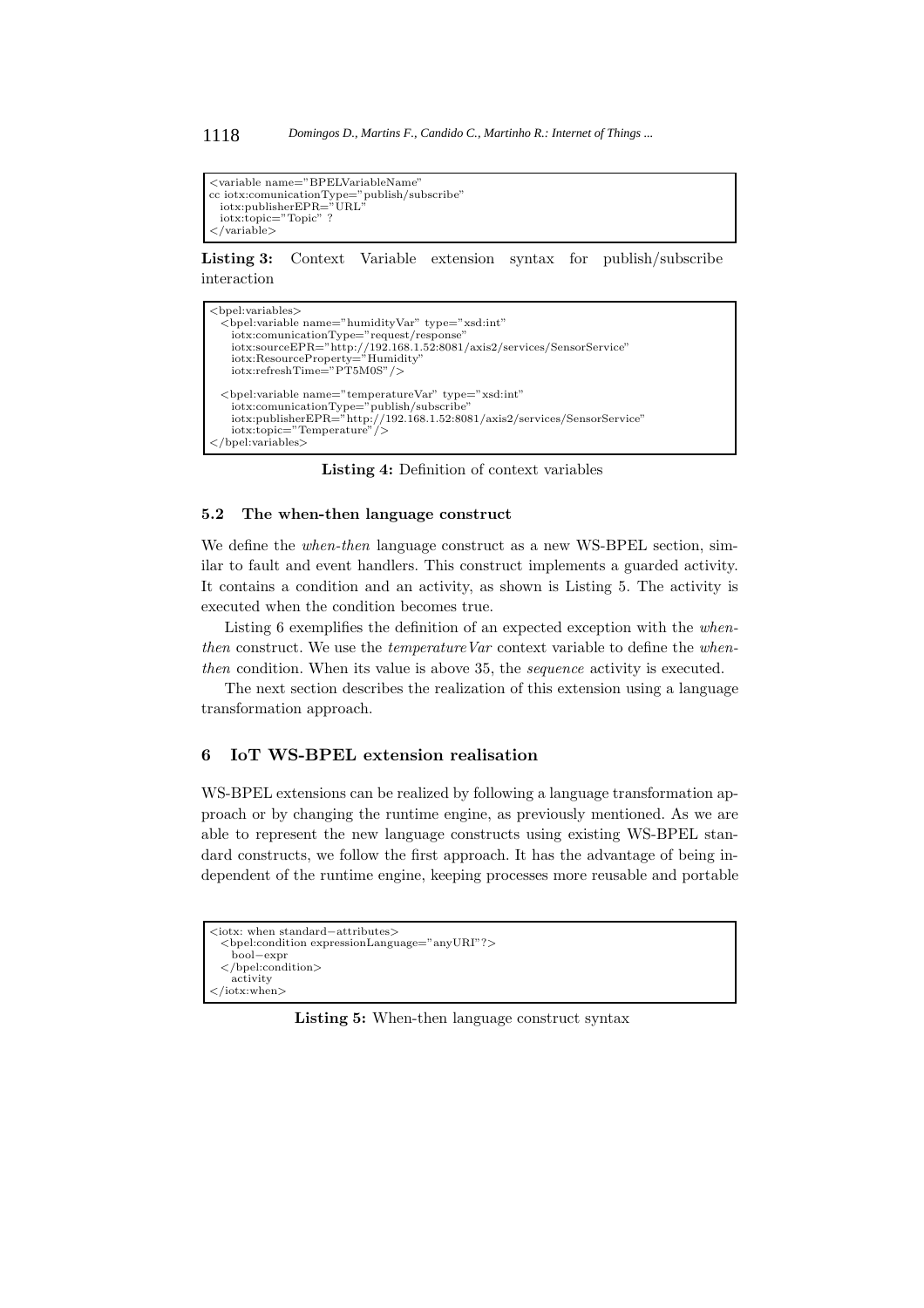```
<iotx:when name="temperatureCondition">
 <bpel:condition>$temperatureVar > 35</bpel:condition>
 <sequence name="test">
   <empty name="empty1"> </empty>
   <empty name="empty2"> </empty>
 </sequence>
</iotx:when>
```


**Listing 6:** Example of the when-then construct

**Figure 3:** Language transformation - request/reply interaction

ě

between different WS-BPEL engines. The transformation includes changing the WS-BPEL process definition. As it adds the invocation of external services to obtain sensor data, we also have to create WSDL files to describe these services.

#### **6.1 Context variables**

Within the WS-BPEL file, our transformation replaces context variables by standard variables, removing the extension attributes. Furthermore, we add the *partnerLinks* we use to interact with sensors and the imports of the WSDL files.

In the following we detail the transformations we realize for context variables considering each type of interaction.

#### **6.1.1 Context variables with request/reply interaction**

For context variables that use the request/reply interaction, our language transformation adds, to the WS-BPEL process definition, the operations we need to periodically request the sensor value and update the context variable. These operations need to run in parallel with the activities of the original process definition. This way, we add them inside an *eventHandlers* section with an *onAlarm*, which repeats according to the *refreshTime* attribute, as illustrated in Figure 3.

The sequence we define within the *onAlarm* includes an *Assign* activity to initialize the message we use to send to the sensor. This message uses the information of the *ResourceProperty* attribute of the context variable.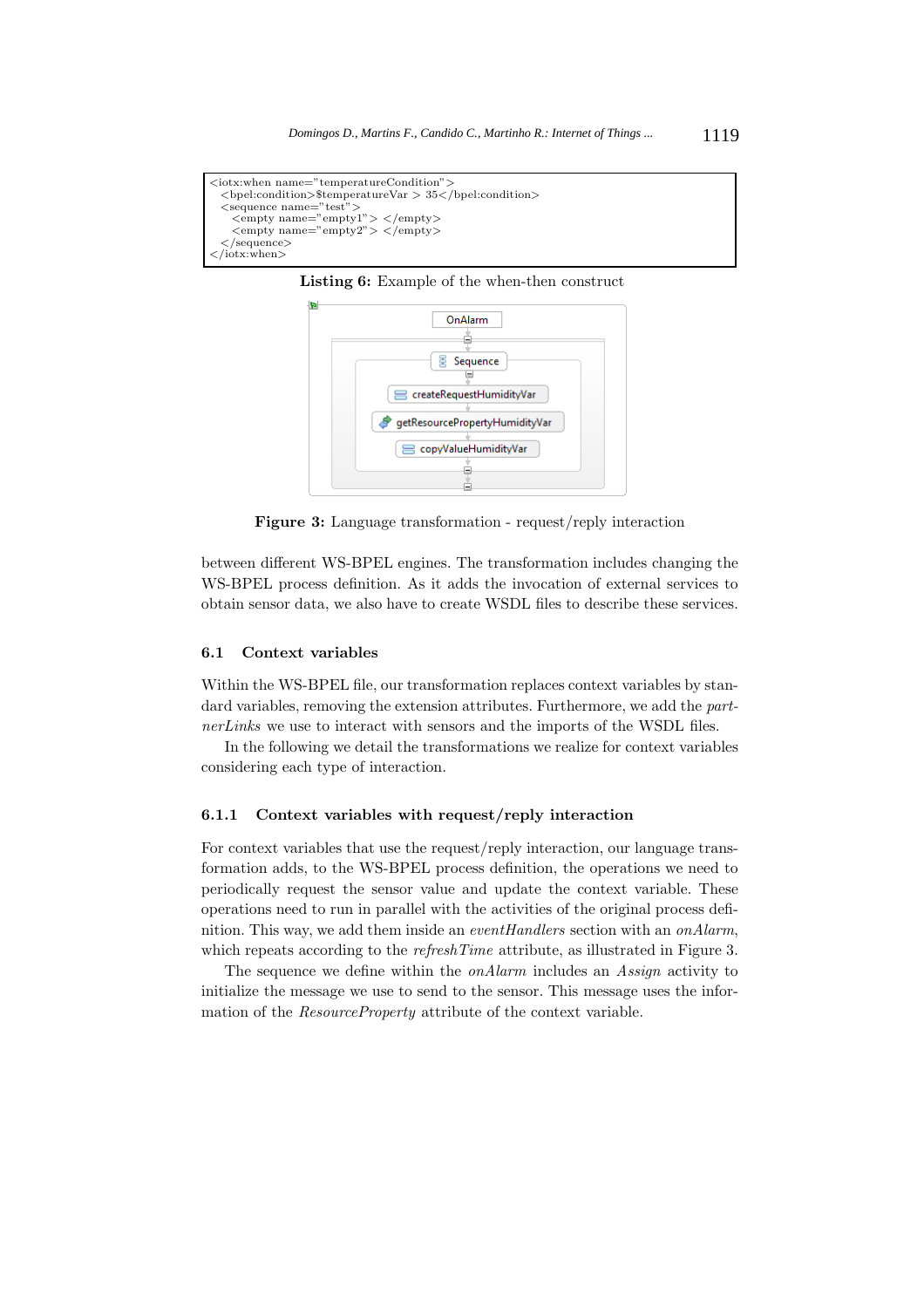

**Figure 4:** Language transformation - publish/subscribe interaction

The *invoke* activity is used to get the sensor value by invoking the *GetResourceProperty* operation according to the *WS-ResourceProperties* standard. This *invoke* activity uses two messages. The previous *assign* activity initializes the first message, which is used as the request message. The other message is used to keep the response.

Finally, the *copyValueHumidityVar* assign activity gets the value from the *getResourceResponseHumidityVar* message and updates the variable value. Taking into account that the service we use follows the *WS-ResourceProperties* standard, we only need to import its WSDL file.

## **6.1.2 Context variables with publish/subscribe interaction**

For context variables that use the publish/subscribe interaction, our language transformation adds, to the WS-BPEL process definition, the operations we need to perform the subscribe operations and to receive notifications in order to update the process variable value.

We invoke the subscribe operation before the first activity of the process/scope and we perform the reception of notifications in parallel with the activities of the original process definition. We add the activities to handle the reception of notifications inside an *eventHandlers* section with an *onEvent* (see Figure 4).

The subscribe operation is done with an *Invoke* activity. This activity calls the *publisherEPR* defined in the context variable. As the subscribe operation is a two-way operation, we define two variables: the *inputVariable* and the *output-Variable*. Before the *Invoke* activity, we use an *Assign* activity to initialize the message that the *Invoke* activity sends to the publisher. We format this message according to the WS-Notification standard. The message is initialized with the topic declared in the context variable and the EndPoint Reference (EPR) to where the publisher sends notifications (the NotificationConsumer). The EPR is generated by concatenating the process name with the name of the context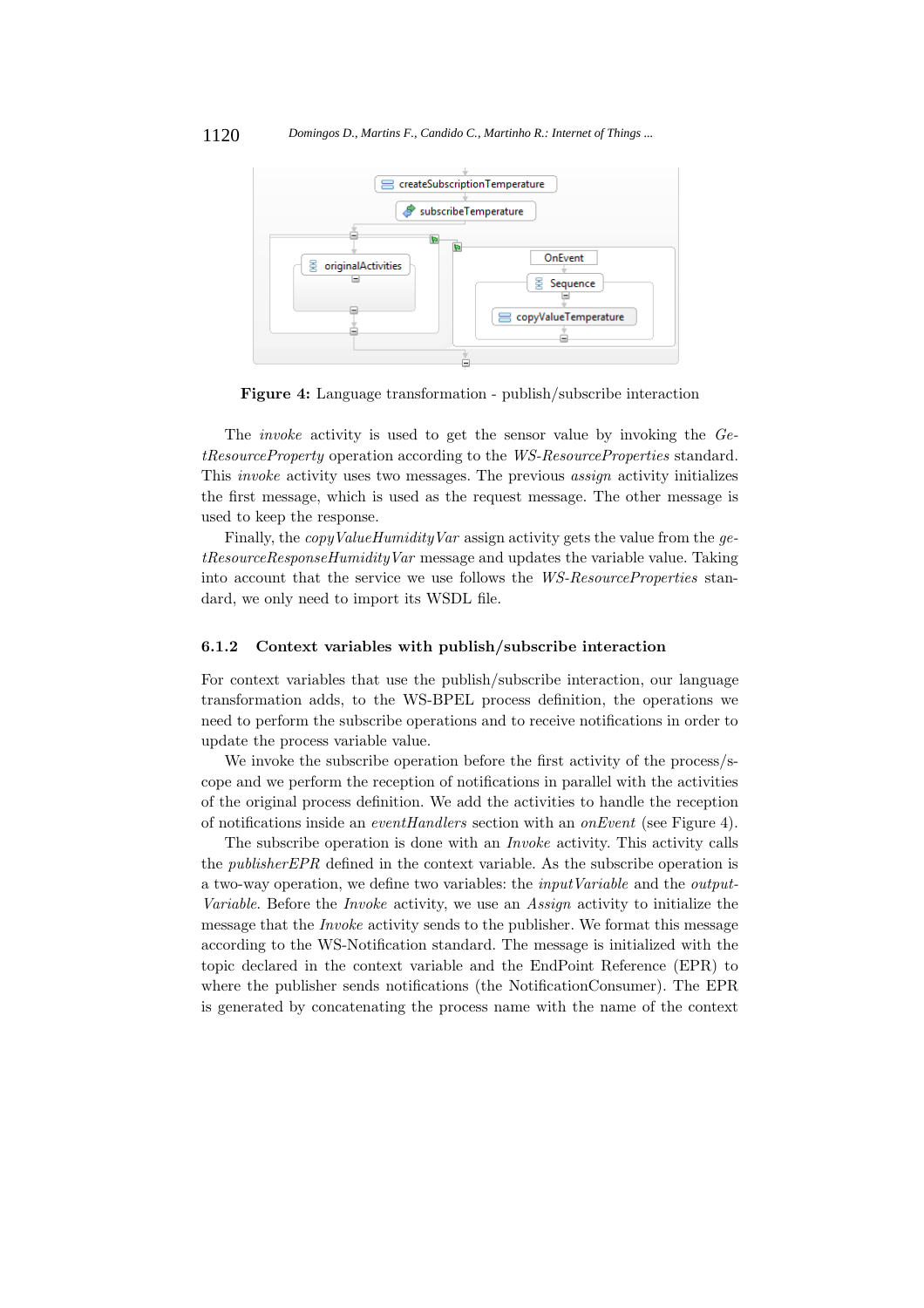

**Figure 5:** Language transformation for the *when-then* construct

variable. The *output* variable is initialized in the *Invoke* response. As we start the *Correlation* between calls to web services and the process instance within the *Invoke* response, we declare its initialization here.

Processes receive notifications through an *onEvent* event handler. This event handler uses a variable to store the notifications and the *Correlation*.

When the notification message arrives, the *scope* activity specified in the corresponding event handler is executed. It includes an *Assign* activity to copy the value of the notification message to the context variable.

Each context variable is related with two services: the subscribe service and the service to where notifications are sent (the consumer service). We define these services in an additional WSDL file, which the transformed WS-BPEL process imports. This way, we avoid modifying the original WSDL files from these services. We get the address of the subscribe service directly from the definition of the context variable, and we generate the address of the consumer service by concatenating the process name with the name of the context variable.

This WSDL file also includes the *Correlation* properties we use in the WS-BPEL transformation. Considering that all process instances use the same port to receive notifications, we use the *Correlation* properties to distinguish them.

We define a *correlationSet* for each context variable, since each one maps to a different subscription. We use the *Correlation* with two messages (*Subscribe Response* and *Notify*). Thus we define two rules and we use them in all the *correlationSets*. The rules state that, for each message, the correlations use the field *ReferenceParameters* of the element *SubscriptionReference*. The data type has to be the same as the field *ReferenceParameters*, i.e., *anyURI* (any type).

#### **6.2 When-then construct**

We also implement the *when-then* construct with a language transformation approach. However, we use an auxiliary web service to evaluate the *when-then* conditions, when changes to a variable value occurs.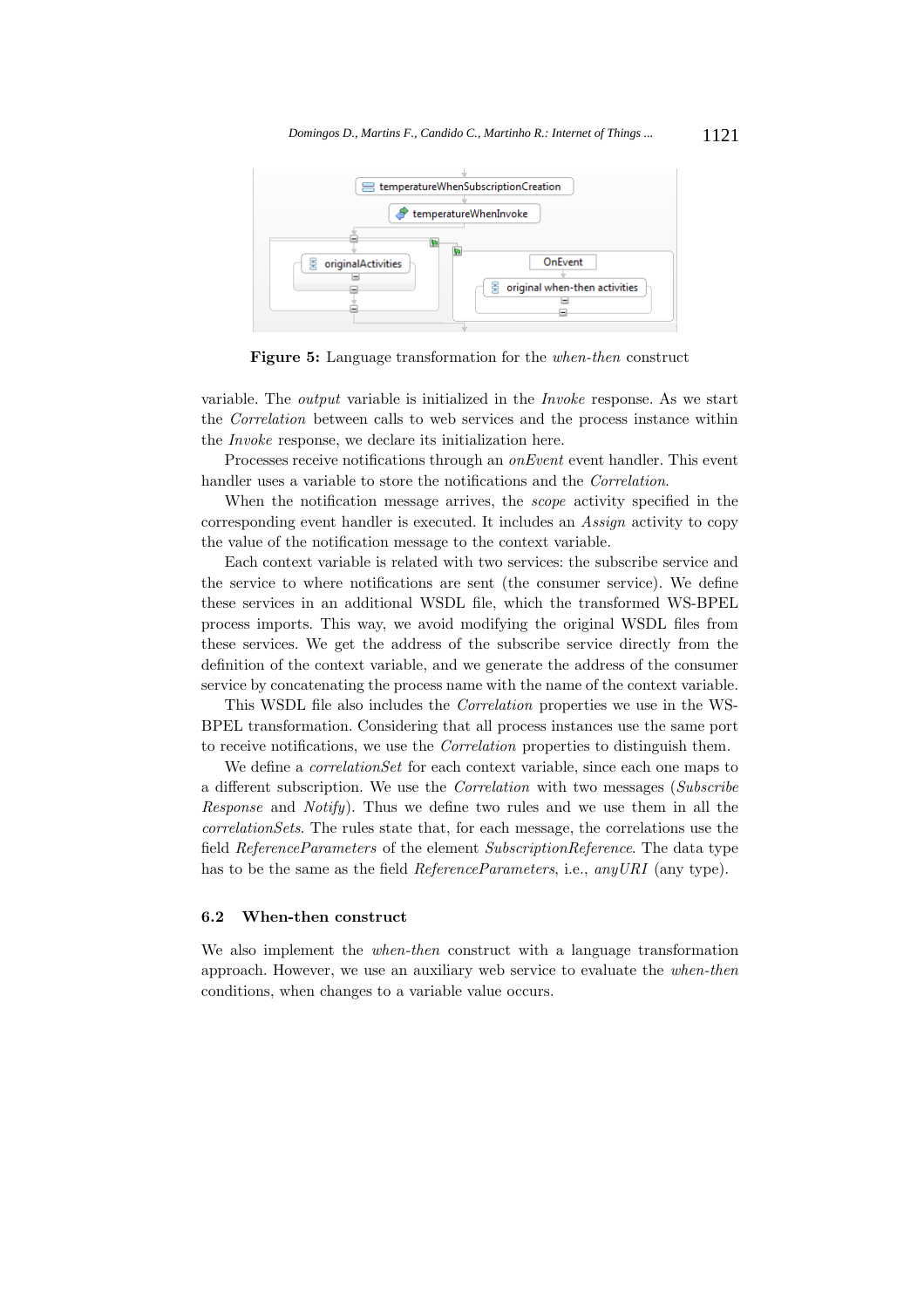#### 1122 *Domingos D., Martins F., Candido C., Martinho R.: Internet of Things ...*

In the following we detail our *when-then* construct realisation, which includes replacing the *when-then* by a set of standard constructs, detecting variable value modifications, creating the WSDL file, and calling the auxiliary web service.

When editing the WS-BPEL process file, we remove the *when-then* construct and add the definitions we need: operations for *when-then* construct; two message variables; *partnerLink*; *CorrelationSet*; and the WSDL file imports.

To execute the *when-then* process logic in parallel with the main process logic, we use an *onEvent* event handler. As we can see in Figure 5, before that, we add the *Assign* operation to initialize the message we use to invoke the register operation in the auxiliary web service. This message has the *when-then* condition, the EPR used in the *onEvent* to receive the message notifying that the *when-then* condition becomes true, and the identification of the process instance. The identification of the process instance depends on a variable provided by the WS-BPEL engine (Apache ODE, in our case), *\$ode:pid*. However, other process engines also provide this type of variable.

After the *Assign* operation, we add an *Invoke* activity to call the *RegisterWhen* operation of the auxiliary web service. This activity also uses a *CorrelationSet*, which distinguishes processes instances through their identification (InstanceId).

The *onEvent* receives the messages sent by the auxiliary web service, when the *when-then* condition becomes true. It uses a *CorrelationSet* with the process instance identification. When the *onEvent* receives a message, it executes the original *when-then* activities, which define the *scope* activity of the event handler.

To detect variable value modifications, we follow two different approaches. In the first one, we use the *event listeners* of the Apache ODE WS-BPEL engine. ODE generates events, such as *VariableModificationEvent* events, that can be used to monitor what is happening in the engine, and supports the registration of *event listeners* to analyze produced events and to do whatever operations we want. The event listener we developed informs the auxiliary web service about *VariableModificationEvent* events. Against this information, the auxiliary web service evaluates registered *when-then* conditions.

As this approach depends on the *event listeners* of Apache ODE, we realize a second and more process engine-independent approach. Following a language transformation, we add, to the WS-BPEL process definition, a set of two activities (*assign* and *invoke*), to each activity that can modify a variable value. The *invoke* activity informs the auxiliary web service about a variable value modification. Before that, the *assign* activity creates the message the *invoke* activity uses. This message includes the variable name, its new value, and the process instance identification.

The WSDL file includes two web services interfaces: (1) the auxiliary web service, which has two operations: the operation to inform about modifications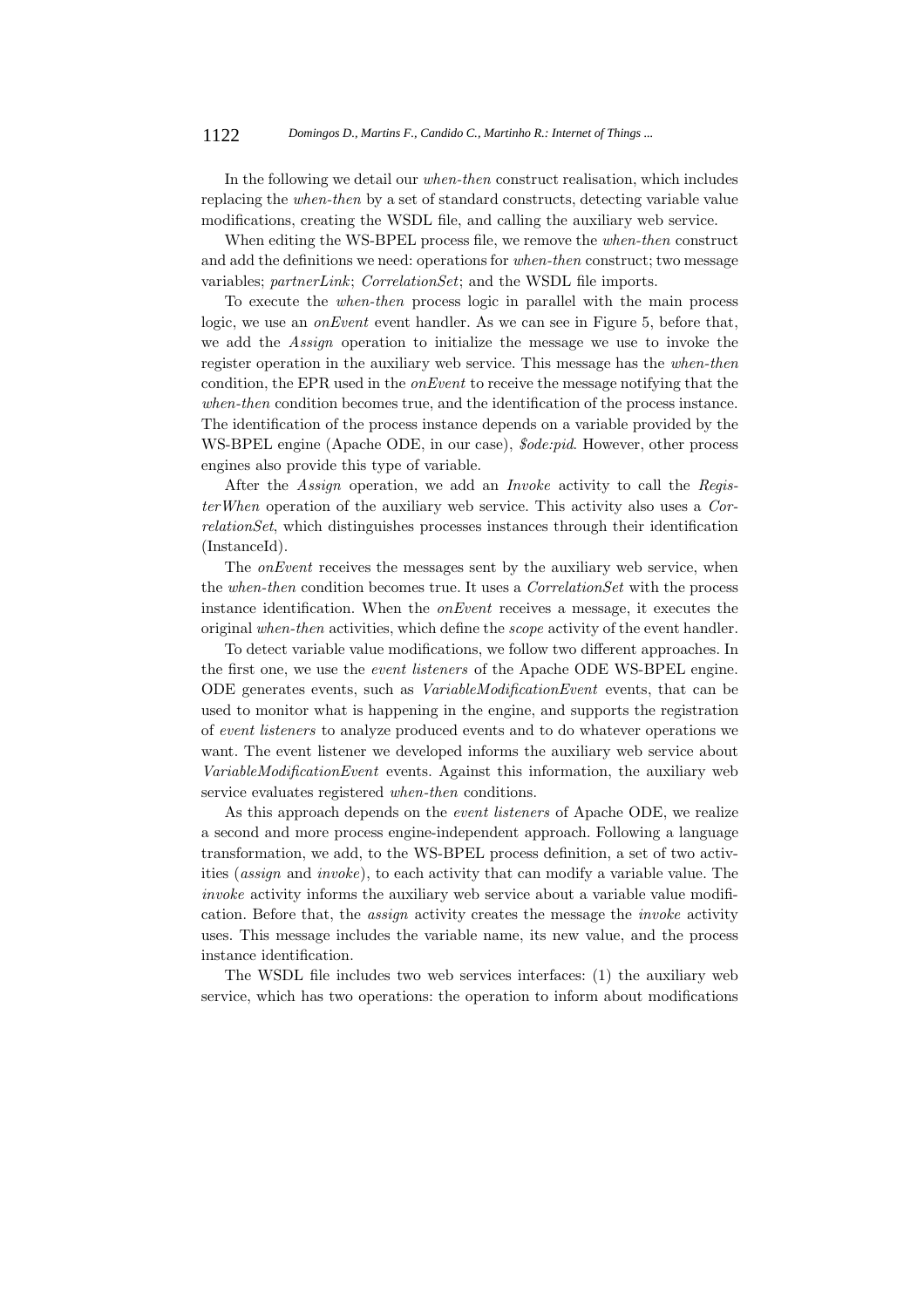of a variable value; and the operation to register *when-then* conditions; and (2) the web service that corresponds to the *onEvent* event handler used to inform process instances when a *when-then* condition becomes true. The EPR of this web service is generated by concatenating the process name with the name of the *when-then* construct. Consequently, the *when* name attribute is mandatory. The WSDL file also includes the messages operations the *partnerLinkType*, and the correlation rules. Correlation rules only use the process instance identification.

The auxiliary web service evaluates the value of *when-then* conditions. It provides the *RegisterWhen* operation—to register conditions clients want this service to evaluate—and the *UpdateVar* operation, which clients use to inform about a variable value modification. It calls the *UnlockWhen* operation to notify the process instance when a *when-then* condition becomes true.

As stated before, to distinguish process instances we use the process instance identification the process engine provides.

## **7 Prototype and evaluation**

This section presents the implementation of the prototype of our WS-BPEL extension. We also present the evaluation of our approach considering the size and complexity reduction that process definitions achieve when using our WS-BPEL extension, as well as the results of some performance tests.

## **7.1 Prototype**

As referred above, we implement our WS-BPEL extension following a language transformation approach. We use the Eclipse IDE and its BPEL Designer plugin [Eclipse IDE, 2014, BPEL Designer Project, 2014] to define WS-BPEL extended processes. We perform the model transformation with Extensible Stylesheet Language Transformations (XSLT) [Clark et al., 2007] and the Saxon Home Edition 9.4 - XLST Processor [Saxon Home Edition, 2014]. XSLT is a specification that defines the syntax and semantics of a language to transform and render XML documents. It is designed for use as part of the Extensible Stylesheet Language (XSL), which is a style language for XML. XSL includes an XML vocabulary to specify formatting and uses XSLT to describe the document transformation. We choose this XLST processor since it supports XSLT 2.0, a XSLT version that can generate more than one output file, which is an advantage for our prototype since we have both WS-BPEL files and WSDL files.

Finally, the process execution engine we use is the Apache Orchestration Director Engine (Apache ODE) [Apache ODE, 2014], a free open-source engine from the Apache Foundation. We install it in the Apache Tomcat web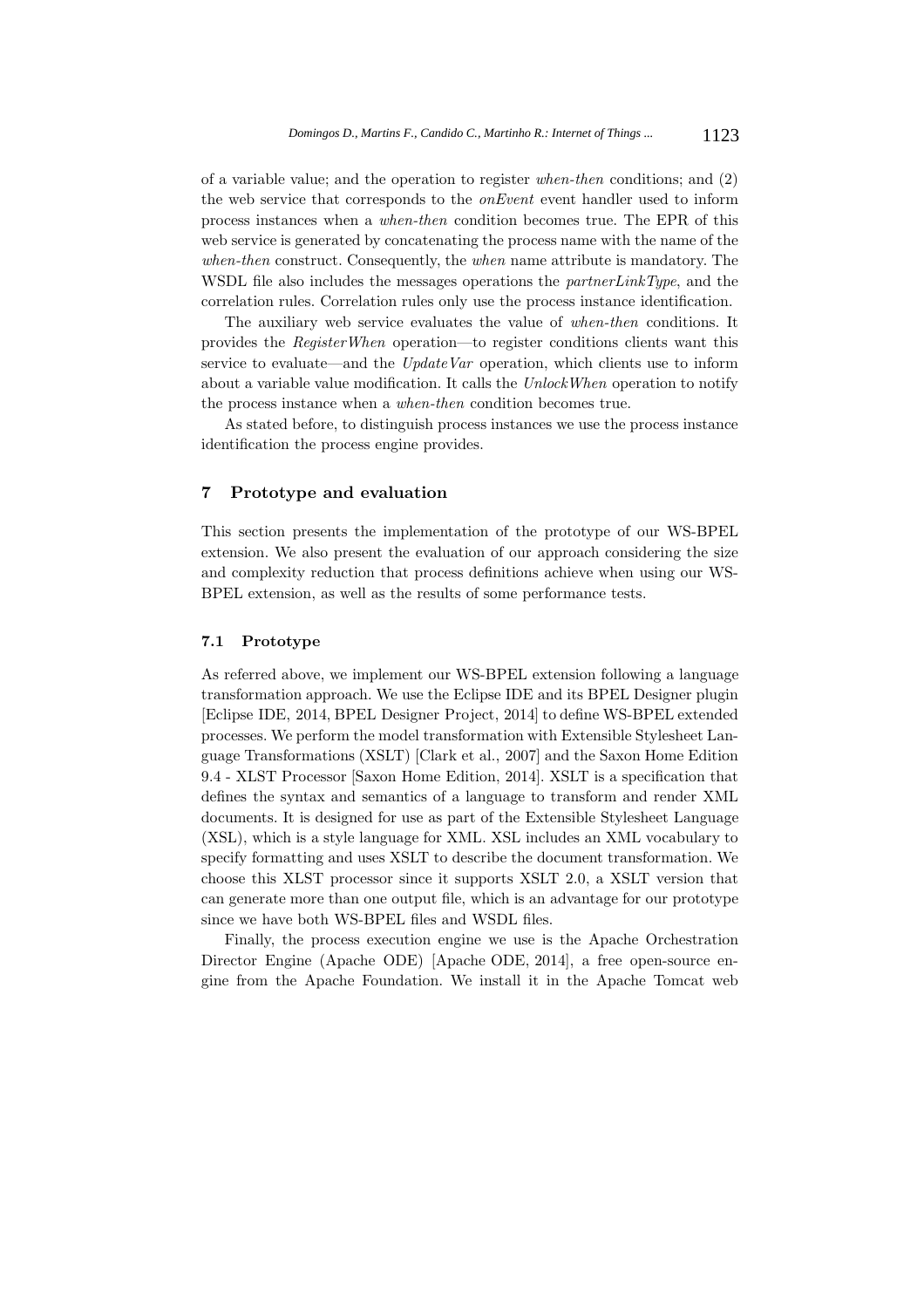

**Figure 6:** Toolchain prototype

server [Apache Tomcat, 2014]. In Figure 6 we illustrate our toolchain prototype and how it performs language transformations. These tools are available at http://gloss.di.fc.ul.pt/pati.

## **7.2 Complexity evaluation**

Our WS-BPEL extension aims at facilitating process definitions by automatically synchronizing process variables with sensor values, without needing to explicitly define all interactions. In addition, we also provide the *when-then* construct to define expected exceptions, whose conditions can include context variables.

In this section we evaluate our proposal by using WS-BPEL process metrics. We can find in the literature several metrics to evaluate business process complexity [Muketha et al., 2010]. However, as far as we know, only two authors propose metrics specifically adapted to WS-BPEL processes. Cardoso [Cardoso, 2007] proposes the control flow complexity (CFC), an adaptation of the McCabe's cyclomatic complexity metric. While this metric assigns the same semantics to all decisions nodes, CFC distinguishes the various structured activities (*sequence*, *switch*, *while*, *flow* and *pick*). CFC metric has been validated with Weyuker' s properties and with several experiments [Muketha et al., 2010]. Mao adapts cognitive weights for WS-BPEL to measure cognitive complexity (CC) of WS-BPEL processes [Mao, 2010].

To evaluate our solution we also use two activity complexity metrics. These metrics only calculate the number of activities a process has. According to Car-

#### 1124 *Domingos D., Martins F., Candido C., Martinho R.: Internet of Things ...*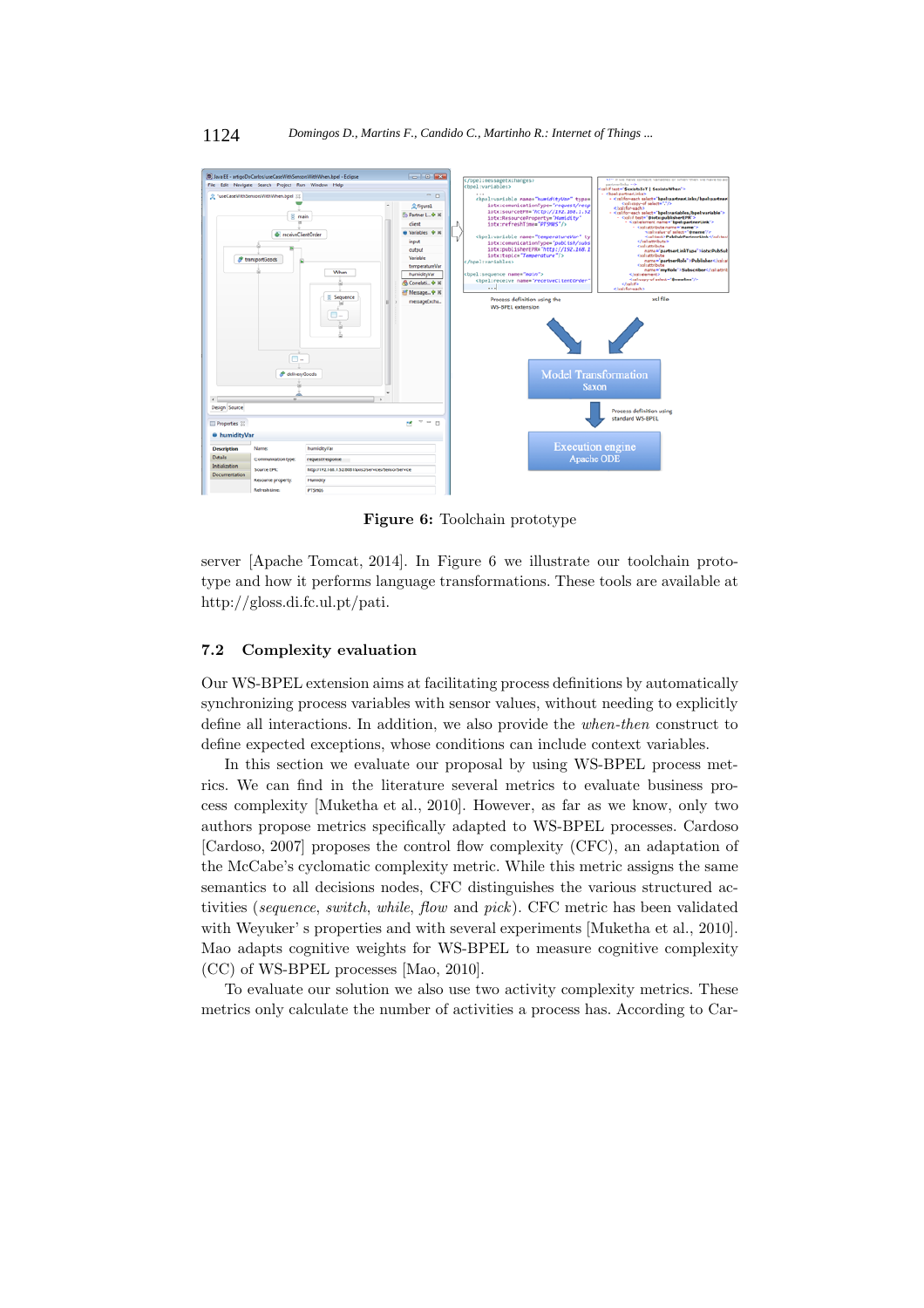$\overline{\text{CFC}}(P1) = \text{CFC}}(\text{main sequence}) =$ =CFC(receiveClientOrder)+CFC(transportGoods)+CFC(OnAlarm)+...= =1+CFC(transportGoods)+ 2*n−*1xCFC(Sequence of OnAlarm)+...= =1+CFC(transportGoods)+1x(**1+1+1**)+..., where 2*n−*<sup>1</sup> is the CFC of an event handler with n events. CC(P1)=CC(receiveClientOrder)+CC(transportGoods)+CC(OnAlarm)+...= =1+CC(transportGoods)+3+CC(getTempValue)+CC(getHumidityValue)+CC(if)+...= =1+CFC(transportGoods)+3+**1+1+2**+..., where CC(OnAlarm)=3 and CC(if)=2.

**Listing 7:** P1 process metrics

| $CFC(P2)=CFC(main sequence)=$                                                   |
|---------------------------------------------------------------------------------|
| =CFC(receiveClientOrder)+{CFC(flow)}+CFC(transportGoods)+CFC(eventHandlers      |
| )+…=                                                                            |
| $=1+n!x[CFC(S1)+CFC(S2)]+CFC(transportGoods)+2m-1x(CFC(S3)+CFC(S4))$            |
| $+=$                                                                            |
| $=1+2!x(2+2)+CFC$ (transportGoods)+2x(1+1+CFC(then)+1+1+CFC(then))+             |
| where CFC(flow)=n!, CFC(eventHandlers) = $2^{m-1}$ , n is the number of         |
| flow                                                                            |
| activities and m is the number of events.                                       |
|                                                                                 |
| $CC(P2)=CC(receiveClientOrder)+CC(flow)+CC(transportGoods)+CC(eventHandlers)+=$ |
| $=1+(4+1+1+1+1+4)+CC$ (tranportGoods)+(3+1+2+CC(then)+1+2+CC(then))             |
| $+$                                                                             |
| where $CC(flow)=4$ and $CC(eventHandlers)=3$ .                                  |

**Listing 8:** P2 process metrics

doso, while these metrics are very simple, they are important to complement others [Cardoso, 2008]. The number of activities in a process metric (NOA) counts the number of basic activities while the number of activities and control-flow elements in a process metric (NOAC) also counts structured activities.

In this evaluation we use two variants of our use case scenario. In the first one, the *when-then* construct has a condition with two context variables updated through the request/reply interaction, as we can see in Figure 6. We compare it with the standard WS-BPEL activities that we can use to obtain the same behavior: an *onAlarm* event handler with a *if* activity to evaluate a condition similar to the *when-then* condition, as illustrated in Figure 1. This WS-BPEL standard process P1 has the metrics we present in Listing 7.

By using the *when-then* construct, the CFC and the CC metrics decrease 3 and 4 units, respectively (the bold values). These values are the CFC and the CC of three initial tasks of the *onAlarm* sequence. The NOA and NOAC metrics have a decrease of 2 and 3 units, respectively.

Considering n the number of context variables of this type we use in the *when-then* condition, these metrics have a linear decrease as follows: the CFC and the NOAC metrics decrease  $n+1$ , NOA decreases *n*, and CC decreases  $n+2$ .

In the other variant of our use case scenario, the *when-then* construct has a condition with two context variables updated through the publish/subscribe interaction. We compare it with the standard WS-BPEL process (P2) illustrated in Figure 2. This process P2 has the metrics we present in Listing 8. By using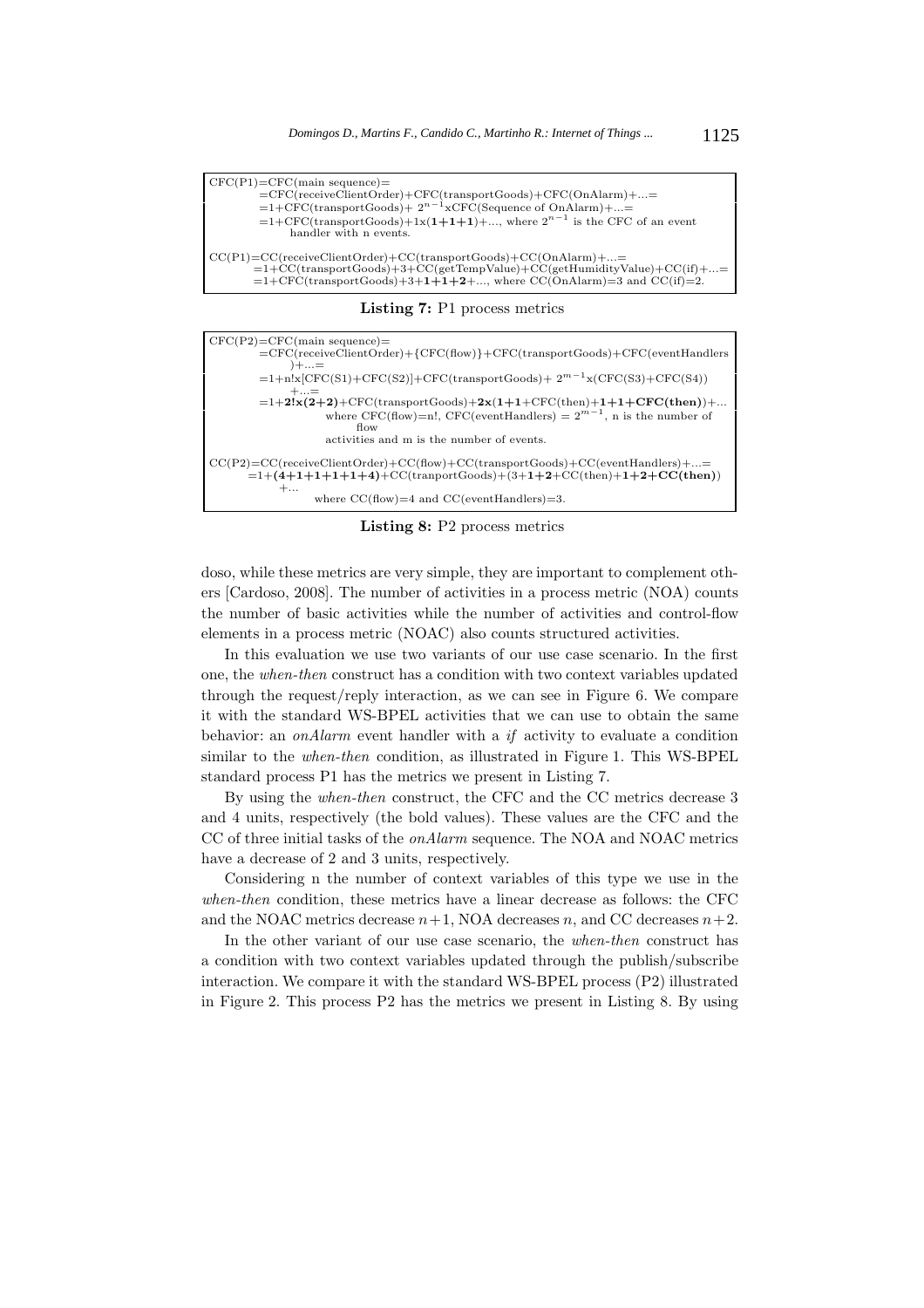the *when-then* construct, if we consider that the *if-then* branch only has a basic activity (with CFC and CC equal to one) CFC decreases 19 units, CC decreases 19 units (the bold values), NOA decreases 7 units, and NOAC decreases 13 units.

Generalizing these values to a *when-then* construct with a condition with *n* context variables we get the following results: CFC decreases  $n!(2n)+n \times n \times 3-1$ , CC decreases  $8 + 2n + 3 + 4(n-1)$ , NOA decreases  $2n + 2(n-1) + 1$ , and NOAC decreases  $1 + 3n + 4(n - 1) + 2$ . Even if we use the *when-then* construct without context variables, our approach avoids busy waiting.

Highly complex processes are error prone, more difficult to understand and to maintain [Mao, 2010]. Decreasing WS-BPEL size and complexity increases readability [Cardoso, 2008].

# **7.3 Performance evaluation**

To make the performance tests, we used computers with the following characteristics: CPU - Intel QuadCore 2.33 GHz, RAM - 6 GB, and Operating System - Windows 7. The WS-BPEL process we used in these tests has a context variable that is updated using the publish/subscribe interaction, as well as a *when-then* construct with a temperature *>* 35 condition. As our implementation has no impact on the business process execution engine, we focus our performance tests in the auxiliary web service we used to generate the standard WS-BPEL process definition. We compared the two approaches referred in section 6.2 to detect value changes in context variables: the one that uses *listeners* and the other that adds new activities to the process definition.

We executed several process instances simultaneously to register several *whenthen* conditions being processed by our auxiliary web service, so that we could assess its scalability. To determine the response time of the auxiliary web service we used *logs*: we calculate the difference between the time when the process instance changes the variable value, and the time when the *when-then* construct is unlocked. Figure 7 presents the average values for the response times in milliseconds (ms). As we can see, the response time increases linearly for both approaches as more instances are executed. The second approach (the one that does not use *listeners*) has an higher response time as it exchanges more messages. However, it also presents a linear growth.

## **8 Conclusion**

IoT information is becoming widely used by organizations in their business processes as a competitive advantage. However, to use it, process modelers have to scatter process definitions with additional operations to interact with IoTenabled technologies such as sensors.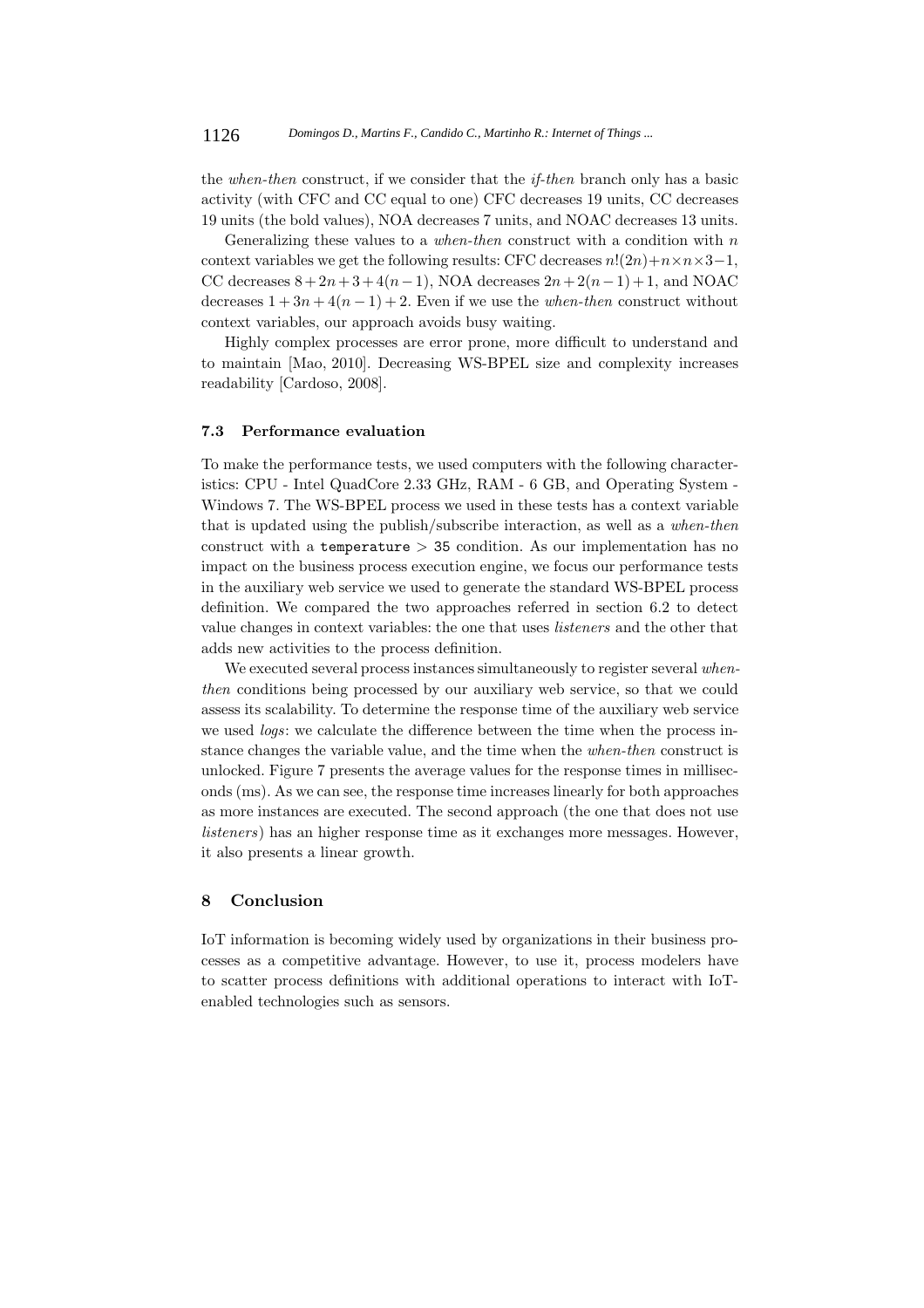

**Figure 7:** Performance tests results: response times vs transformation approaches vs number of process instances

The work we present in this paper aims at simplifying the access to IoT information within WS-BPEL processes. Through a WS-BPEL extension, processes can include context variables, whose values are updated automatically and synchronously/asynchronously: the extension is responsible for the operations required to perform the communication between process instances and sensors. In addition, the WS-BPEL extension we propose also includes a *whenthen* construct that process modelers can use to define expected exceptions, using conditions with context variables.

We realize the WS-BPEL extension through a language transformation approach. As it adds new activities to process definitions, processes that are executed do not match exactly the process the modeler defined. Nevertheless, the resulting process behaves as expected by the modeler and is independent from the execution engine.

We also show how this extension avoids the increase of WS-BPEL code size and complexity and the scatter of additional code through the process definition, letting process modelers to focus on the modeling of main business logic.

Future work includes studying how to support similar functionalities in BPMN, as well as evaluating the usability of the proposed extension.

## **Acknowledgments**

This work was supported by the portuguese Foundation for Science and Technology (FCT) through the PATI project (PTDC/EIAEIA/103751/2008) and the LaSIGE Strategic Project, ref. PEst-OE/EEI/UI0408/2014.

## **References**

[Apache Muse, 2014] Apache Muse (2014). URL: http://ws.apache.org/muse/ Page visited on February 10th, 2014.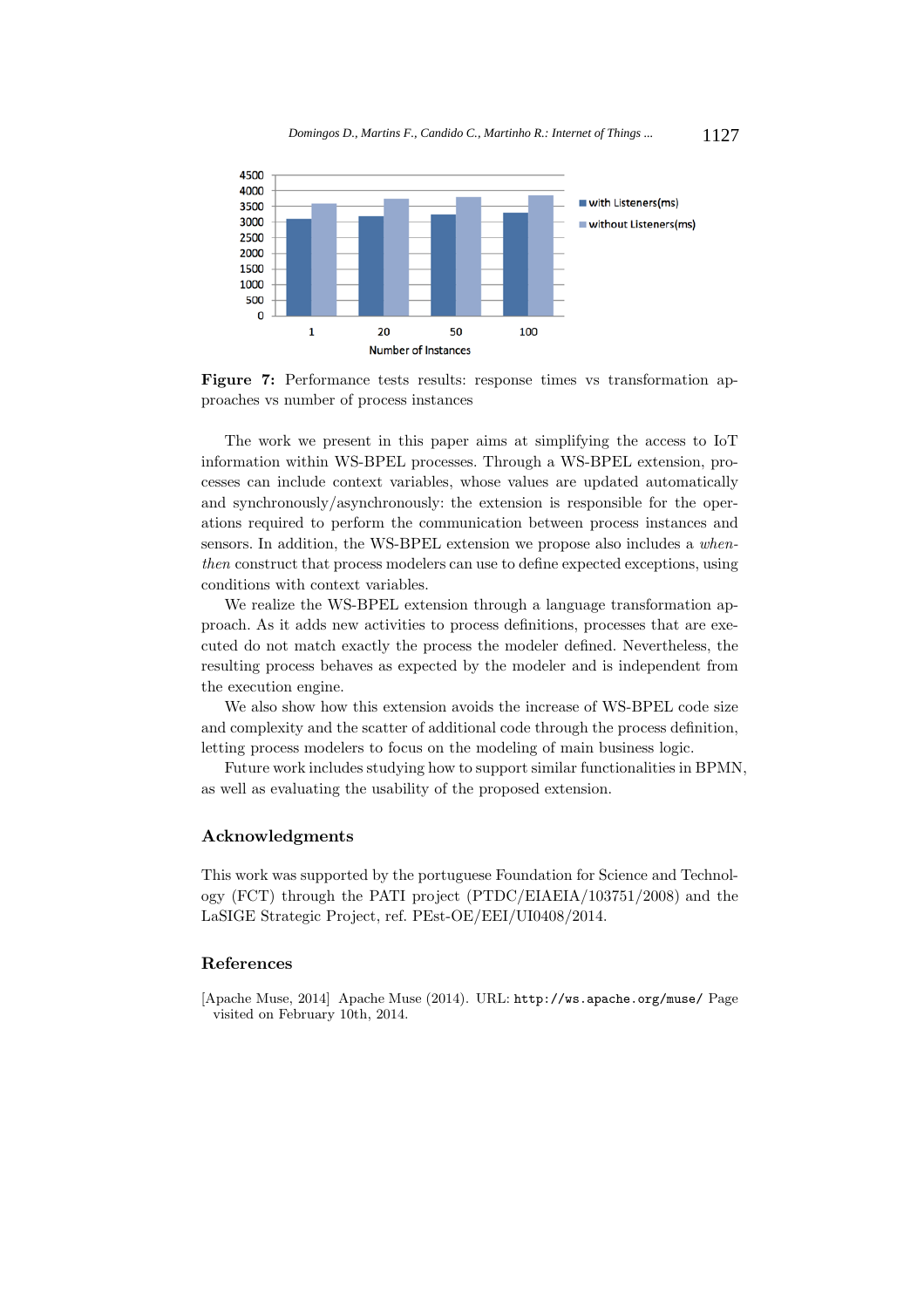- [Apache ODE, 2014] Apache ODE (2014). URL: http://ode.apache.org/ Page visited on February 10th, 2014.
- [Apache Tomcat, 2014] Apache Tomcat (2014). URL: http://tomcat.apache.org/ Page visited on February 10th, 2014.

[BPEL Designer Project, 2014] BPEL Designer Project (2014). URL: http://www. eclipse.org/bpel/ Page visited on February 10th, 2014.

- [Cardoso, 2007] Cardoso, J. (2007). Complexity analysis of bpel web processes. *Software Process: Improvement and Practice*, 12(1):35–49.
- [Cardoso, 2008] Cardoso, J. (2008). Business process control-flow complexity: Metric, evaluation, and validation. *International Journal of Web Services Research*, 5(2):49– 76.
- [Casati et al., 1999] Casati, F., Ceri, S., Paraboschi, S., and Pozzi, G. (1999). Specification and implementation of exceptions in workflow management systems. *ACM Transactions on Database Systems (TODS)*, 24(3):405–451.
- [Clark et al., 2007] Clark, J., Deach, S., and Kay, M. (2007). XSL transformations. Saxonica, Adobe.
- [Domingos et al., 2013] Domingos, D., Martins, F., and Cândido, C. (2013). Internet of things aware WS-BPEL business process. In *Proceedings of ICEIS'13*, pages 505– 512.
- [Eclipse IDE, 2014] Eclipse IDE (2014). Eclipse IDE for Java EE Developers. URL: http://www.eclipse.org/ Page visited on February 10th, 2014.
- [George, 2008] George, A. (2008). Providing context in WS-BPEL processes. Master's thesis, Electrical and Computer Engineering, University of Waterloo.
- [George and Ward, 2008] George, A. A. and Ward, P. A. S. (2008). An architecture for providing context in WS-BPEL processes. In *Proceedings of CASCON'08*, pages 22:289–22:303. ACM.
- [Informatica, 2014] Informatica (2014). Active BPEL. http://www.activevos.com/ learn/bpel.
- [Jedermann and Lang, 2008] Jedermann, R. and Lang, W. (2008). The benefits of embedded intelligence - tasks and applications for ubiquitous computing in logistics. In *Proceedings of IoT'08*, pages 105–122.
- [Karastoyanova et al., 2005] Karastoyanova, D., Houspanossian, A., Cilia, M., Leymann, F., and Buchmann, A. (2005). Extending BPEL for run time adaptability. In *Proceedings of EDOC'05*, pages 15–26. IEEE Computer Society.
- [Kopp et al., 2011] Kopp, O., Grlach, K., Karastoyanova, D., Leymann, F., Reiter, M., Schumm, D., Sonntag, M., Strauch, S., Unger, T., Wieland, M., and Khalaf, R. (2011). A classification of BPEL extensions. *Journal of Systems Integration*, 2(4):3–28.
- [Krizevnik and Juric, 2012] Krizevnik, M. and Juric, M. B. (2012). Data-bound variables for WS-BPEL executable processes. *Computer Languages, Systems & Structures*, 38(4):279–299.
- [Liu et al., 2007] Liu, A., Li, Q., Huang, L., and Xiao, M. (2007). A declarative approach to enhancing the reliability of bpel processes. In *Proceedings of ICWS'07*, pages 272–279. IEEE.
- [Mao, 2010] Mao, C. (2010). Control and data complexity metrics for web service compositions. In *Proceedings of QSIC'10*, pages 349–352. IEEE.
- [Mateo et al., 2012] Mateo, J. A., Valero, V., and Díaz, G. (2012). BPEL-RF: A formal framework for BPEL orchestrations integrating distributed resources. *CoRR*, abs/1203.1760.
- [Meyer et al., 2013] Meyer, S., Ruppen, A., and Magerkurth, C. (2013). Internet of things-aware process modeling: Integrating IoT devices as business process resources. In *Advanced Information Systems Engineering*, pages 84–98. Springer.
- [Meyer et al., 2012] Meyer, S., Sperner, K., Magerkurth, C., Debortoli, S., and Thoma, M. (2012). IoT-A Project Deliverable D2.2: Concepts for Modelling IoT-Aware Processes. http://www.iot-a.eu/public/public-documents/documents-1/1/1/ copy4\_of\_d1.2/at\_download/file. Visited page on February, 2014.